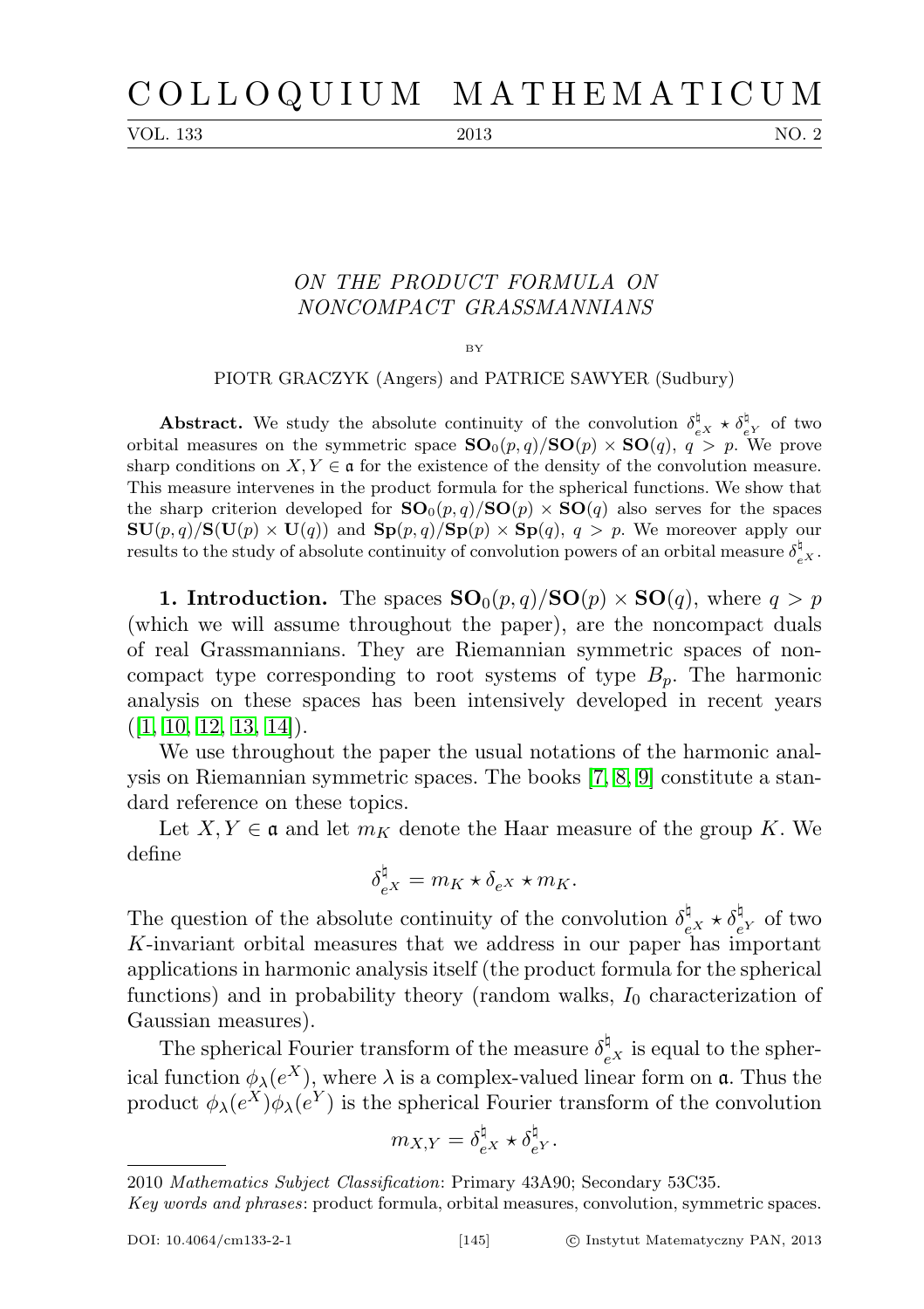If we denote by  $\mu_{X,Y}$  the projection of the measure  $m_{X,Y}$  on a via the Cartan decomposition  $G = KAK$ , then

<span id="page-1-0"></span>
$$
\phi_{\lambda}(e^X)\phi_{\lambda}(e^Y) = \int_{\mathfrak{a}} \phi_{\lambda}(e^H) d\mu_{X,Y}(H).
$$

Let  $\delta$  be the density of the invariant measure on  $\mathfrak a$  in polar coordinates. The existence of a kernel in the last product formula

(1) 
$$
\phi_{\lambda}(e^{X})\phi_{\lambda}(e^{Y}) = \int_{\mathfrak{a}^{+}} \phi_{\lambda}(e^{H})k(H, X, Y)\delta(H) dH
$$

is equivalent to the absolute continuity of the measure  $\mu_{X,Y}$  with respect to the Lebesgue measure on  $\mathfrak{a}$ , and to the existence of the density of  $m_{X,Y}$  on G with respect to the invariant measure  $dg$ . When the formula [\(1\)](#page-1-0) holds, we say that we have a *product formula* for  $X, Y \in \mathfrak{a}$ . Provided that  $X, Y \in \mathfrak{a}^+$ , the product formula  $(1)$  has been shown previously (see [\[2\]](#page-21-1) in the rank one case,  $[3]$  in the complex case and  $[4]$  in the general case). In  $[4]$  we were able to relax these conditions and show that  $\mu_{XY}$  is absolutely continuous provided one of X or Y is in  $\mathfrak{a}^+$  as long as the other is nonzero. The density can however exist in some cases when both  $X$  and  $Y$  are singular. It is a challenging problem to characterize all such pairs  $X$  and  $Y$ .

This problem was solved in [\[5\]](#page-22-8) for symmetric spaces with root system of type  $A_n$ . We solve it in this paper for the space  $\mathbf{SO}_0(p,q)/\mathbf{SO}(p)\times \mathbf{SO}(q)$ : we give a definition of an eligible pair  $(X, Y)$  (Definition [2.3\)](#page-5-0) and next we prove the necessity (Proposition [3.2\)](#page-6-0) and the sufficiency (Proposition [4.4](#page-8-0) and Theorem [4.8\)](#page-9-0) of this property for the absolute continuity of  $m_{X,Y}$ .

By [\[3,](#page-21-2) [4\]](#page-22-7), the density  $k(H, X, Y)$  exists if and only if the support  $S_{X,Y}$  =  $a(e^X K e^Y)$  of the measure  $\mu_{X,Y}|_{\overline{\mathfrak{a}^+}}$  has nonempty interior. Similarly, the density of the measure  $m_{X,Y}$  exists if and only if its support  $Ke^{X}Ke^{Y}K$ has nonempty interior as seen in [\[5\]](#page-22-8). These facts are crucial in the proofs of the results of this paper.

We show in Corollary [5.1](#page-19-0) that the result for  $\mathbf{SO}_0(p,q)/\mathbf{SO}(p)\times \mathbf{SO}(q)$ also implies the result for the symmetric spaces  $SU(p, q)/S(U(p) \times U(q))$ and  $\mathbf{Sp}(p,q)/\mathbf{Sp}(p)\times \mathbf{Sp}(q)$  of type  $BC_p$ . We conclude the paper with two further applications of our main result. One of them is a characterization of an optimal convolution power l of the measure  $\delta_{e^X}^{\natural}$ , which is absolutely continuous for any  $X \neq 0, X \in \mathfrak{a}$ . Theorem [5.3](#page-20-0) solves, on noncompact Grassmannians, a problem raised by Ragozin in [\[11\]](#page-22-9).

2. Basic properties. We start by reviewing some useful information on the Lie group  $SO_0(p,q)$ , its Lie algebra  $\mathfrak{so}(p,q)$  and the corresponding root system. Most of this material was given in [\[14\]](#page-22-3). For the convenience of the reader, we gather below the properties we will need.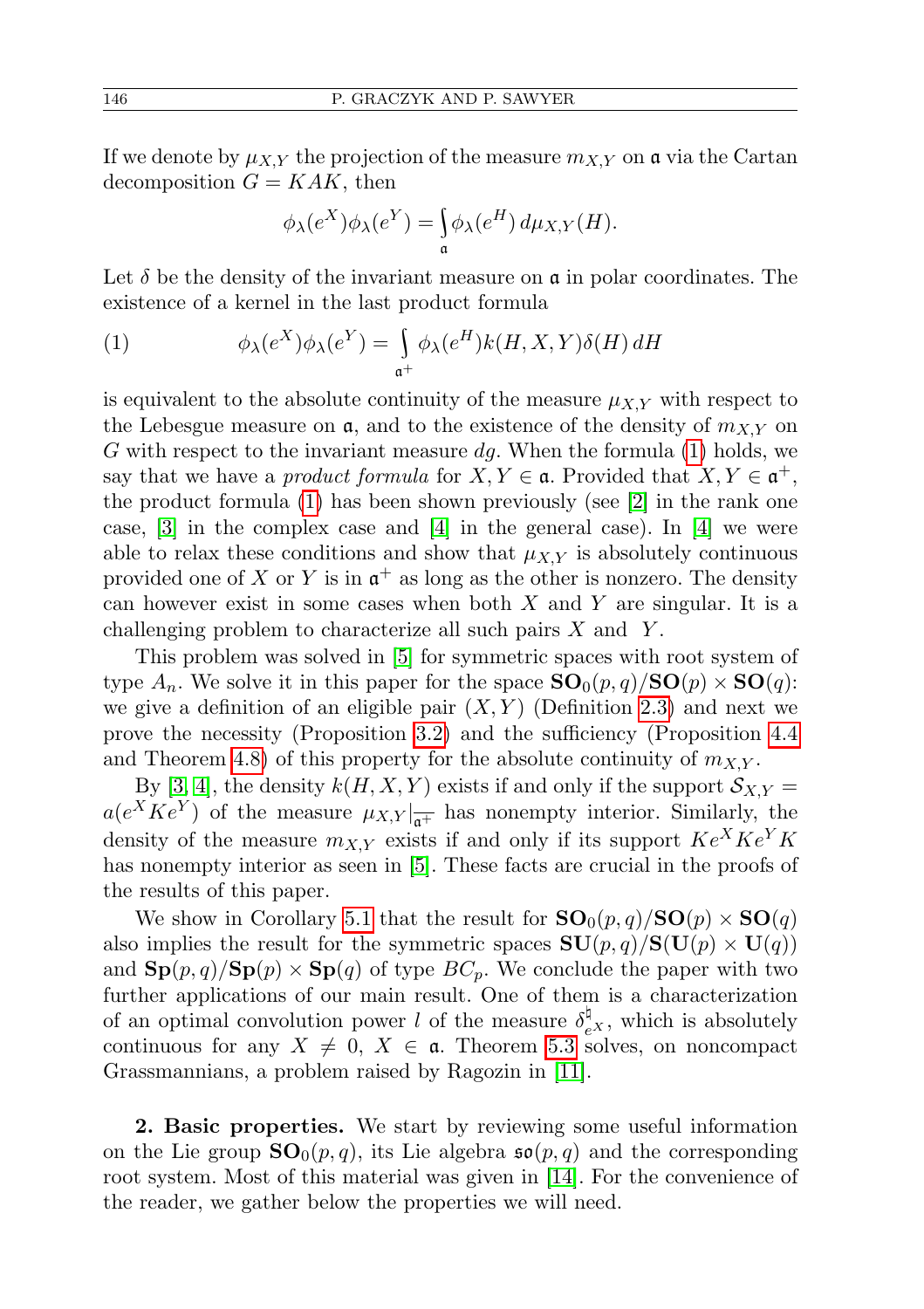In this paper,  $E_{ij}$  is a rectangular matrix with 0's everywhere except at position  $(i, j)$  where it is 1.

Recall that  $SO(p, q)$  is the group of matrices  $g \in SL(p+q, \mathbb{R})$  such that  $g^T I_{p,q} g = I_{p,q}$  where

$$
I_{p,q} = \begin{bmatrix} -I_p & 0_{p \times q} \\ 0_{q \times p} & I_q \end{bmatrix}.
$$

Unless otherwise specified, all  $2 \times 2$  block decompositions in this paper follow the same pattern.

The group  $SO_0(p,q)$  is the connected component of  $SO(p,q)$  containing the identity. The Lie algebra  $\mathfrak{so}(p,q)$  of  $\mathbf{SO}_0(p,q)$  consists of the matrices

$$
\begin{bmatrix} A & B \\ B^T & D \end{bmatrix}
$$

where A and D are skew-symmetric.

A very important element in our investigations is the Cartan decomposition of  $\mathfrak{so}(p,q)$  and  $SO(p,q)$ . The maximal compact subgroup K is the subgroup of  $SO(p,q)$  consisting of the matrices

$$
\begin{bmatrix} A & 0 \\ 0 & D \end{bmatrix}
$$

of size  $(p+q) \times (p+q)$  such that  $A \in SO(p)$  and  $D \in SO(q)$  (hence  $K \simeq SO(p) \times SO(q)$ . If  $\mathfrak k$  is the Lie algebra of K and p is the set of matrices

$$
\begin{bmatrix} 0 & B \\ B^T & 0 \end{bmatrix}
$$

then the Cartan decomposition is given by  $\mathfrak{so}(p,q) = \mathfrak{k} \oplus \mathfrak{p}$  with corresponding Cartan involution  $\theta(X) = -X^T$ .

The Cartan space  $\mathfrak{a} \subset \mathfrak{p}$  is the set of matrices

$$
H = \begin{bmatrix} 0_{p \times p} & \mathcal{D}_H & 0_{p \times (q-p)} \\ \mathcal{D}_H & 0_{p \times p} & 0_{p \times (q-p)} \\ 0_{(q-p) \times p} & 0_{(q-p) \times p} & 0_{(q-p) \times (q-p)} \end{bmatrix}
$$

where  $\mathcal{D}_H = \text{diag}[H_1, \ldots, H_p]$ . Its canonical basis is given by the matrices

$$
A_i := E_{i,p+i} + E_{p+i,i}, \quad 1 \le i \le p.
$$

The restricted roots and associated root vectors for the Lie algebra  $\mathfrak{so}(p,q)$ with respect to **a** are given in Table [1.](#page-3-0)

The positive roots can be chosen as  $\alpha(H) = H_i \pm H_j$ ,  $1 \leq i \leq j \leq p$ , and  $\alpha(H) = H_i$ ,  $i = 1, \ldots, p$ . We therefore have the positive Weyl chamber

$$
\mathfrak{a}^+=\{H\in\mathfrak{a}:H_1>\cdots>H_p>0\}.
$$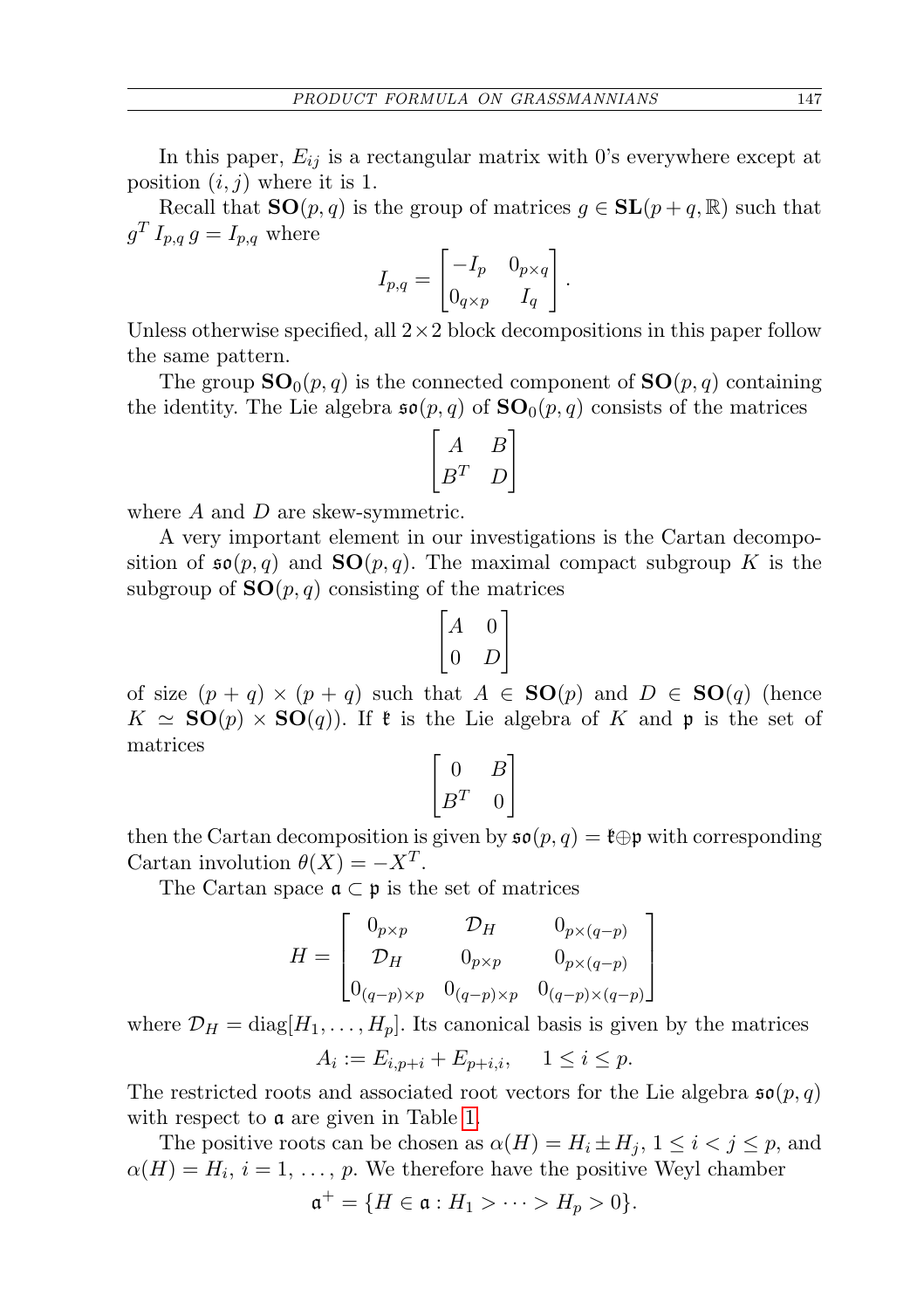| Root $\alpha$                 | Multiplicity | Root vectors $X_{\alpha}$                                                  |
|-------------------------------|--------------|----------------------------------------------------------------------------|
| $\alpha(H) = \pm H_i$         | $q-p$        | $X_{ir}^{\pm} = E_{i,2p+r} + E_{2,p+ri} \pm (E_{p+i,2p+r} - E_{2p+r,p+i})$ |
| $1\leq i\leq p$               |              | $r=1,\ldots,q-p$                                                           |
| $\alpha(H) = \pm (H_i - H_j)$ |              | $Y_{ij}^{\pm} = \pm (E_{ij} - E_{ji} + E_{p+i,p+j} - E_{p+j,p+i})$         |
| $1\leq i,j\leq p,\,i$         |              | $+E_{i,p+j}+E_{p+j,i}+E_{j,p+i}+E_{p+i,j}$                                 |
| $\alpha(H) = \pm (H_i + H_j)$ |              | $Z_{ij}^{\pm} = \pm (E_{ij} - E_{ji} - E_{p+i,p+j} + E_{p+j,p+i})$         |
| $1\leq i,j\leq p, i< j$       |              | $-(E_{i,p+j}+E_{p+j,i})+E_{j,p+i}+E_{p+i,j})$                              |

<span id="page-3-0"></span>Table 1. Restricted roots and associated root vectors

The simple roots are given by  $\alpha_i(H) = H_i - H_{i+1}, i = 1, \ldots, p-1$ , and  $\alpha_p(H) = H_p.$ 

The action of the Weyl group. The elements of the Weyl group  $W$ act as permutations of the diagonal entries of  $\mathcal{D}_X$  with possible sign changes of any number of these entries.

The Lie algebra  $\mathfrak k$  is generated by the vectors  $X_\alpha + \theta X_\alpha$ . We will use the notation

$$
k_{X_{\alpha}}^t = e^{t(X_{\alpha} + \theta X_{\alpha})}.
$$

The linear space **p** has a basis formed by  $A_i \in \mathfrak{a}, 1 \leq i \leq p$ , and by the symmetric matrices  $X^s_\alpha := \frac{1}{2}(X_\alpha - \theta X_\alpha)$  which have the following form:

$$
X_{ir} := E_{i,2p+r} + E_{2p+r,i},
$$
  
\n
$$
1 \le i \le p, 1 \le r \le q-p,
$$
  
\n
$$
Y_{ij} := E_{i,p+j} + E_{j,p+i} + E_{p+j,i} + E_{p+i,j},
$$
  
\n
$$
1 \le i < j \le p,
$$
  
\n
$$
Z_{ij} := E_{i,p+j} - E_{j,p+i} + E_{p+j,i} - E_{p+i,j},
$$
  
\n
$$
1 \le i < j \le p.
$$

If we were to follow the notation of [\[5\]](#page-22-8), we should write  $(X_{ir}^+)^s$  etc., but we simplify the symbols to  $X_{ir}$ ,  $Y_{ij}$  and  $Z_{ij}$ . If we write a matrix from the space p in the form

$$
\begin{bmatrix} 0 & B \\ B^T & 0 \end{bmatrix} = \begin{bmatrix} 0 & B_1 & B_2 \\ B_1^T & 0 & 0 \\ B_2^T & 0 & 0 \end{bmatrix}
$$

where  $B_1$  is a square  $p \times p$  matrix and  $B_2$  is a  $p \times (q - p)$  matrix, then the matrices

$$
\begin{bmatrix} 0 & B_1 & 0 \\ B_1^T & 0 & 0 \\ 0 & 0 & 0 \end{bmatrix}
$$

are generated by the vectors  $A_i$  (for the diagonal entries of  $B_1$  and  $B_1^T$ ),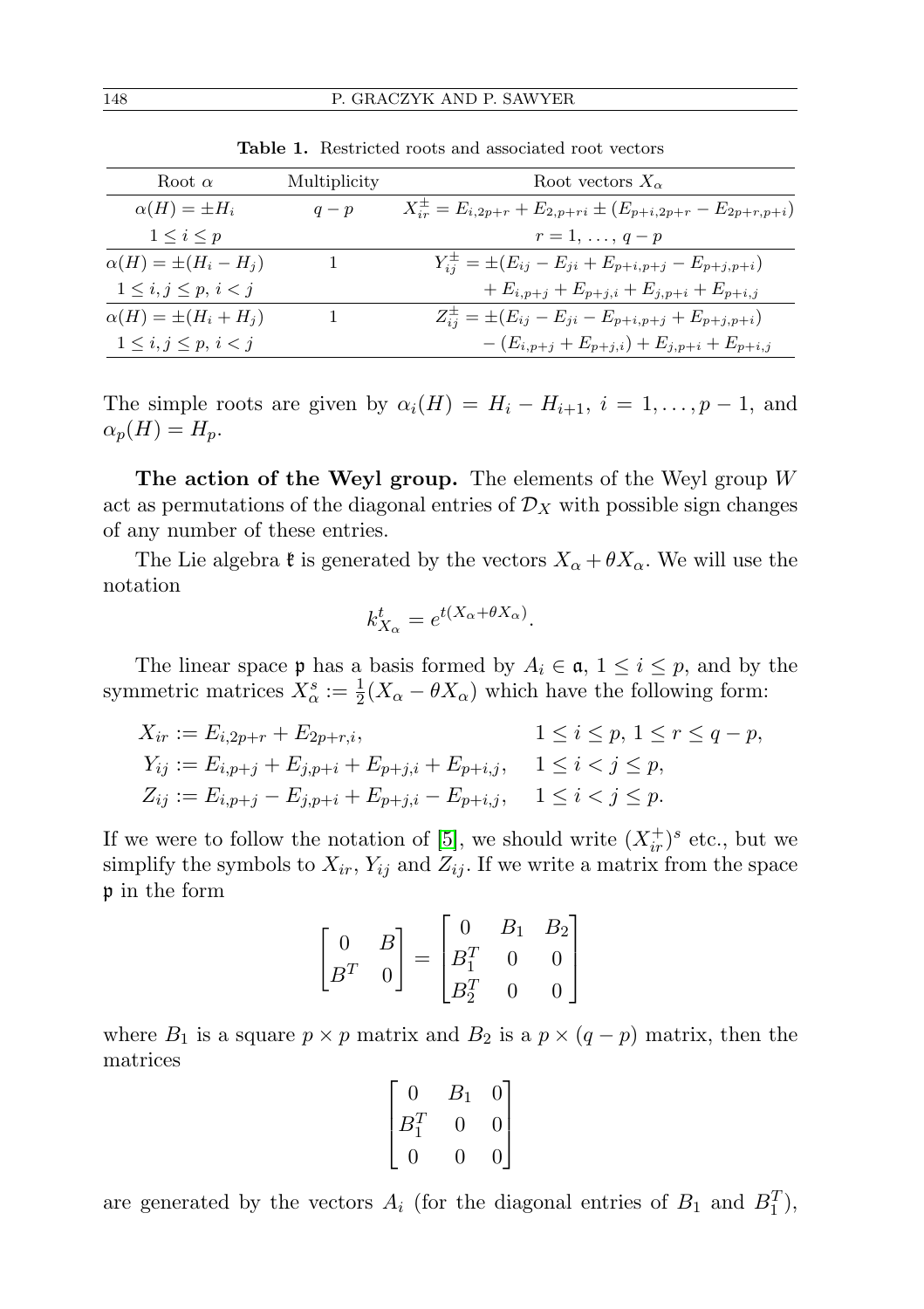$Y_{ij}$  and  $Z_{ij}$  (for the nondiagonal entries), whereas the matrices

$$
\begin{bmatrix} 0 & 0 & B_2 \\ 0 & 0 & 0 \\ B_2^T & 0 & 0 \end{bmatrix}
$$

are spanned by the vectors  $X_{ir}$ .

We now recall the useful matrix  $S \in SO(p+q)$  which allows us to diagonalize simultaneously all the elements of a. Let

$$
S = \begin{bmatrix} \frac{\sqrt{2}}{2} I_p & 0_{p \times (q-p)} & \frac{\sqrt{2}}{2} J_p \\ \frac{\sqrt{2}}{2} I_p & 0_{p \times (q-p)} & -\frac{\sqrt{2}}{2} J_p \\ 0_{(q-p) \times p} & I_{q-p} & 0_{(q-p) \times p} \end{bmatrix}
$$

where  $J_p = (\delta_{i,p+1-i})$  is a matrix of size  $p \times p$ . If

$$
H = \begin{bmatrix} 0 & \mathcal{D}_H & 0 \\ \mathcal{D}_H & 0 & 0 \\ 0 & 0 & 0 \end{bmatrix}
$$

with  $\mathcal{D}_H = \text{diag}[H_1, \ldots, H_p]$  then

$$
S^{T}HS = \text{diag}[H_1, \ldots, H_p, \overbrace{0, \ldots, 0}^{q-p}, -H_p, \ldots, -H_1].
$$

The "group" version of this result is as follows:

$$
S^{T}e^{H}S = \text{diag}[e^{H_1}, \dots, e^{H_p}, \overbrace{1, \dots, 1}^{q-p}, e^{-H_p}, \dots, e^{-H_1}].
$$

<span id="page-4-0"></span>REMARK 2.1. The Cartan projection  $a(q)$  on the group  $SO_0(p,q)$ , defined as usual by

$$
g = k_1 e^{a(g)} k_2, \quad a(g) \in \overline{\mathfrak{a}^+}, \, k_1, k_2 \in K,
$$

is related to the singular values of  $g \in SO(p,q)$  in the following way. Recall that the singular values of  $g$  are defined as the nonnegative square roots of the eigenvalues of  $g^T g$ . Write  $H = a(g)$ . We have

$$
g^T g = k_2^T e^{2H} k_2 = (k_2^T S)(S^T e^{2H} S)(S^T k_2)
$$

where  $S^{T}e^{2H}S$  is a diagonal matrix with nonzero entries

$$
e^{2H_1}, \ldots, e^{2H_p}, \overbrace{1, \ldots, 1}^{q-p}, e^{-2H_p}, \ldots, e^{-2H_1}.
$$

Write  $a_j = e^{H_j}$ . Thus the set of  $p+q$  singular values of g contains the value 1 repeated  $q-p$  times and the 2p values  $a_1, \ldots, a_p, a_1^{-1}, \ldots, a_p^{-1}$ .

Hence, in order to determine  $a(g)$ , we can compute the  $p + q$  singular values of  $g^T g$  and omit  $q-p$  values 1 always appearing among them. The 2p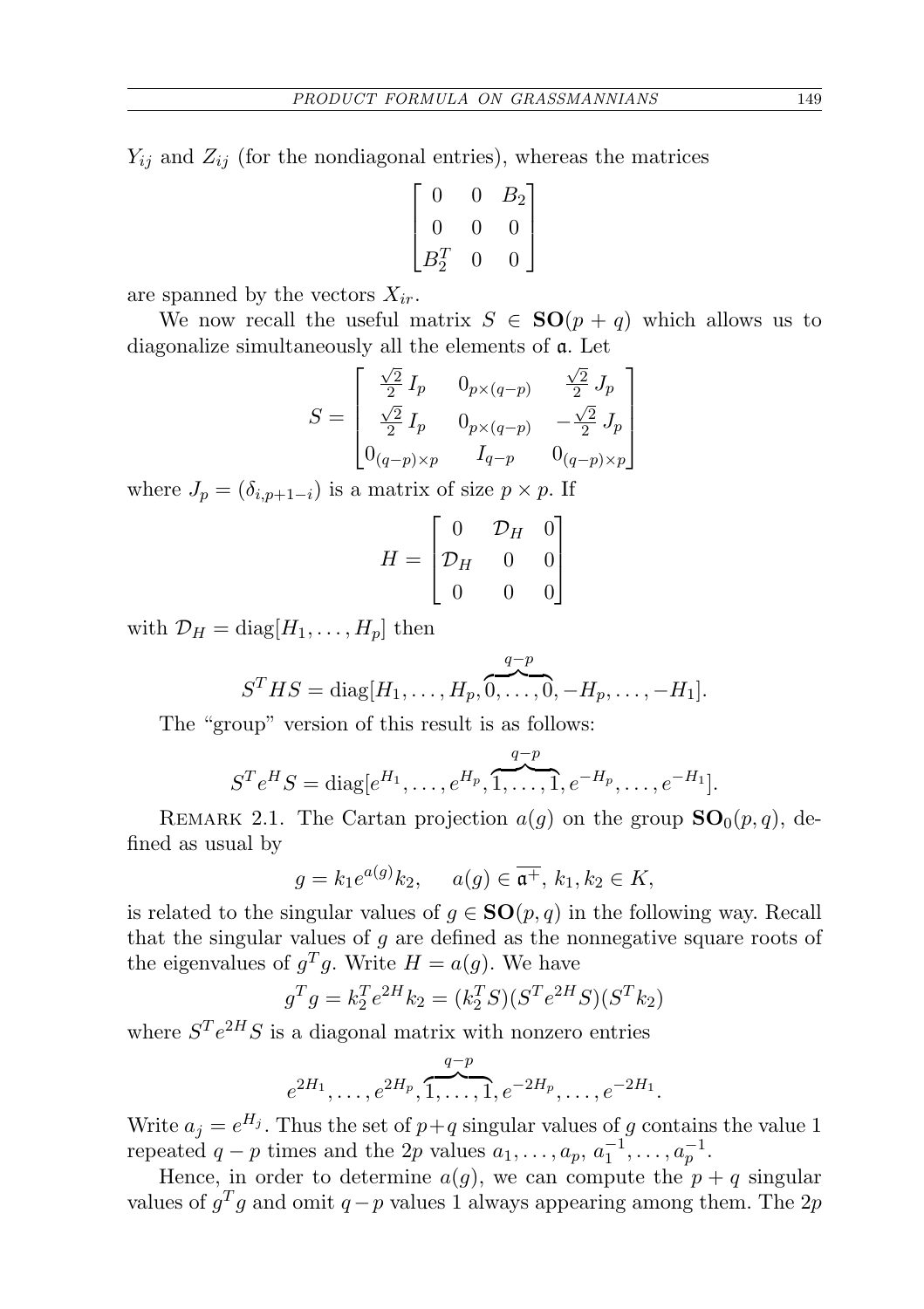remaining singular values may be ordered  $a_1 \geq \cdots \geq a_p \geq a_p^{-1} \geq \cdots \geq a_1^{-1}$ with  $a_1 \geq \cdots \geq a_p \geq 1$ . Then

$$
a(g) = \begin{bmatrix} 0 & \mathcal{D}_{a(g)} & 0 \\ \mathcal{D}_{a(g)} & 0 & 0 \\ 0 & 0 & 0 \end{bmatrix} \quad \text{with} \quad \mathcal{D}_{a(g)} = \text{diag}[\log a_1, \dots, \log a_p].
$$

Summarizing, if for  $g \in SO(p,q) \subset SL(p+q)$  the  $SL(p+q)$ -Cartan decomposition reads  $g = k_1 e^{\tilde{a}(g)} k_2, k_1, k_2 \in SO(p+q)$ , then  $\mathcal{D}_{a(g)} = \pi_p(\tilde{a}(g))$ , where  $\pi_p$  denotes the projection  $\pi_p(\text{diag}[h_1, \ldots, h_{p+q}]) = \text{diag}[h_1, \ldots, h_p].$ 

Singular elements of  $a$ . In what follows, we will consider singular elements  $X, Y \in \partial \mathfrak{a}^+$ . As in [\[5\]](#page-22-8), we need to control the irregularity of X and  $Y$ , i.e. consider the simple positive roots annihilating  $X$  and  $Y$ . Special attention must be paid to the last simple root  $\alpha_p$ , different from the roots  $\alpha_i$ ,  $i = 1, \ldots, p-1$ , that generate a root subsystem of type  $A_{p-1}$ . We introduce the following definition of the configuration of  $X \in \overline{\mathfrak{a}^+}$ .

DEFINITION 2.2. Let  $X \in \overline{\mathfrak{a}^+}$ . There exist nonnegative integers  $s_1 \geq 1$ ,  $\ldots$ ,  $s_r \geq 1$ ,  $u \geq 0$  such that

$$
\mathcal{D}_X = \text{diag}[\overbrace{x_1,\ldots,x_1}^{s_1},\overbrace{x_2,\ldots,x_2}^{s_2},\ldots,\overbrace{x_r,\ldots,x_r}^{s_r},\overbrace{0,\ldots,0}^{u} ]
$$

with  $x_1 > \cdots > x_r > 0$  and  $\sum s_i + u = p$ . We say that  $[s_1, \ldots, s_r; u]$  is the configuration of X. Writing  $\mathbf{s} = (s_1, \ldots, s_r)$ , we will shorten the notation of the configuration of X to [s; u]. We will also write  $X = X[\mathbf{s}; u]$ .

Note that  $X = 0$  is equivalent to  $u = p$  and has configuration  $[0; p]$ . A regular  $X \in \mathfrak{a}^+$  has the configuration  $[1;0] = [1^p;0]$ . We extend naturally the definition of configuration to any  $X \in \mathfrak{a}$ , whose configuration is defined as that of the projection  $\pi(X)$  of X on  $\mathfrak{a}^+$ .

We will write  $\max s = \max_i s_i$  and  $\max(s, u) = \max(\max s, u)$ . We will show that in the case of the symmetric spaces  $SO_0(p,q)/SO(p) \times SO(q)$ ,  $q > p$ , the criterion for the existence of the density of the convolution  $\delta_{eX}^{\natural} \star \delta_{eY}^{\natural}$ is given by the following definition of an eligible pair  $X, Y$ :

<span id="page-5-0"></span>DEFINITION 2.3. Let  $X = X[\mathbf{s}; u]$  and  $Y = Y[\mathbf{t}; v]$  be two elements of a. We say that  $X$  and  $Y$  are *eligible* if

$$
\max(\mathbf{s}, 2u) + \max(\mathbf{t}, 2v) \le 2p.
$$

Observe that if X and Y are eligible, then  $X \neq 0$  and  $Y \neq 0$ .

<span id="page-5-1"></span>3. Necessity of the eligibility condition. In the proof of the necessity of the eligibility condition we will use the result stated in [\[6,](#page-22-10) Step 1, p. 1767]: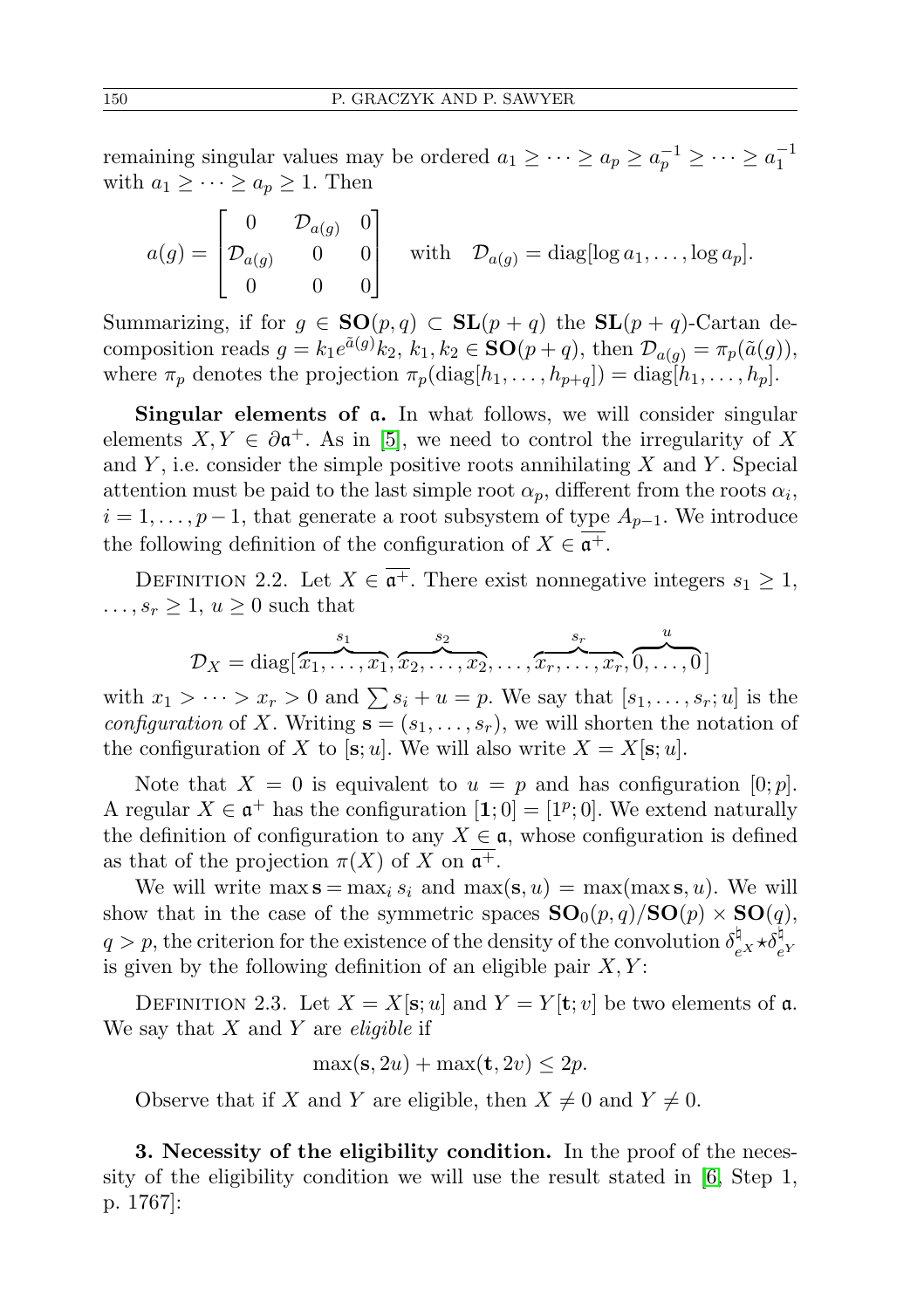LEMMA 3.1. Consider two diagonal matrices  $U$  and  $V$  such that

$$
U = \text{diag}[\overbrace{u_0, \dots, u_0}^r, u_1, \dots, u_{N-r}], \quad V = \text{diag}[\overbrace{v_0, \dots, v_0}^{N-s}, v_1, \dots, v_s]
$$

where  $s + 1 \le r < N$ ,  $s \ge 1$ , and the  $u_i$ 's and  $v_j$ 's are arbitrary. Then each element of  $\tilde{a}(e^U \mathbf{SU}(N, \mathbf{F})e^V)$  has at least  $r - s$  entries equal to  $u_0 + v_0$ .

We will use Lemma [3.1](#page-5-1) with  $N = p + q$  in the proofs of Proposition [3.2](#page-6-0) and Theorem [5.3.](#page-20-0)

<span id="page-6-0"></span>PROPOSITION 3.2. If  $X[\mathbf{s}; u]$  and  $Y[\mathbf{t}, v]$  are not eligible then the measure  $\mu_{XY}$  is not absolutely continuous with respect to the Lebesgue measure on  $\mathfrak{a}$ .

*Proof.* Suppose  $\max(s, 2u) + \max(t, 2v) > 2p$  and consider the matrices  $a(e^Xke^Y), k \in SO(p) \times SO(q)$ . Applying Remark [2.1,](#page-4-0) the diagonal  $p \times p$ matrix  $\mathcal{D}_{a(e^X k e^Y)}$  contains the p largest diagonal terms of the matrix

$$
\tilde{a}(e^X ke^Y) = \tilde{a}(\overbrace{(S^T e^X S)}^{e^{S^T X S}} \overbrace{(S^T k S)}^{cSO(p+q)} \overbrace{(S^T e^Y S)}^{e^{S^T Y S}}).
$$

If  $u + v > p$  then there are  $r - s = r + (N - s) - N = (2u + q - p) +$  $(2v + q - p) - (p + q) = 2(u + v - p) + (q - p)$  repetitions of  $0 + 0 = 0$ in the coefficients of  $\tilde{a}(e^X k e^Y)$ . Therefore 0 occurs at least  $u + v - p > 0$ times as a diagonal entry of  $\mathcal{D}_H$  for every  $H \in a(e^X K e^Y)$ , which implies that  $a(e^X K e^Y)$  has empty interior.

If  $2u + \max(t) > 2p$  denote  $t = \max(t)$ . Let  $Y_i \neq 0$  be repeated t times in  $\mathcal{D}_Y$ . Then there are  $r - s = r + (N - s) - N = (2u + q - p) + t - (p + q) =$  $2u + t - 2p$  repetitions of  $Y_i + 0$  in the coefficients of  $\tilde{a}(e^X k e^Y)$ . Therefore  $Y_i$  occurs at least  $2u + t - 2p > 0$  times as a diagonal entry of  $\mathcal{D}_H$  for every  $H \in a(e^X K e^Y)$ , which implies that  $a(e^X K e^Y)$  has empty interior.

4. Sufficiency of the eligibility condition. We use basic ideas and some results and notations of [\[5,](#page-22-8) Section 3].

PROPOSITION 4.1.

- (i) The density of the measure  $m_{X,Y}$  exists if and only if its support  $Ke<sup>X</sup>Ke<sup>Y</sup>K$  has nonempty interior.
- (ii) Consider the analytic map  $T: K \times K \times K \to SO_0(p,q)$  defined by

$$
T(k_1, k_2, k_3) = k_1 e^X k_2 e^Y k_3.
$$

If the derivative of T is surjective for some choice of  $\mathbf{k} = (k_1, k_2, k_3)$ , then the set  $T(K \times K \times K) = Ke^{X}Ke^{Y}K$  contains an open set.

Proof. Part (i) follows for reasons explained in [\[4\]](#page-22-7) in the case of the support of the measure  $\mu_{X,Y}$ , equal to  $a(e^X K e^Y)$ . Part (ii) is justified for example in [\[8,](#page-22-5) p. 479].  $\blacksquare$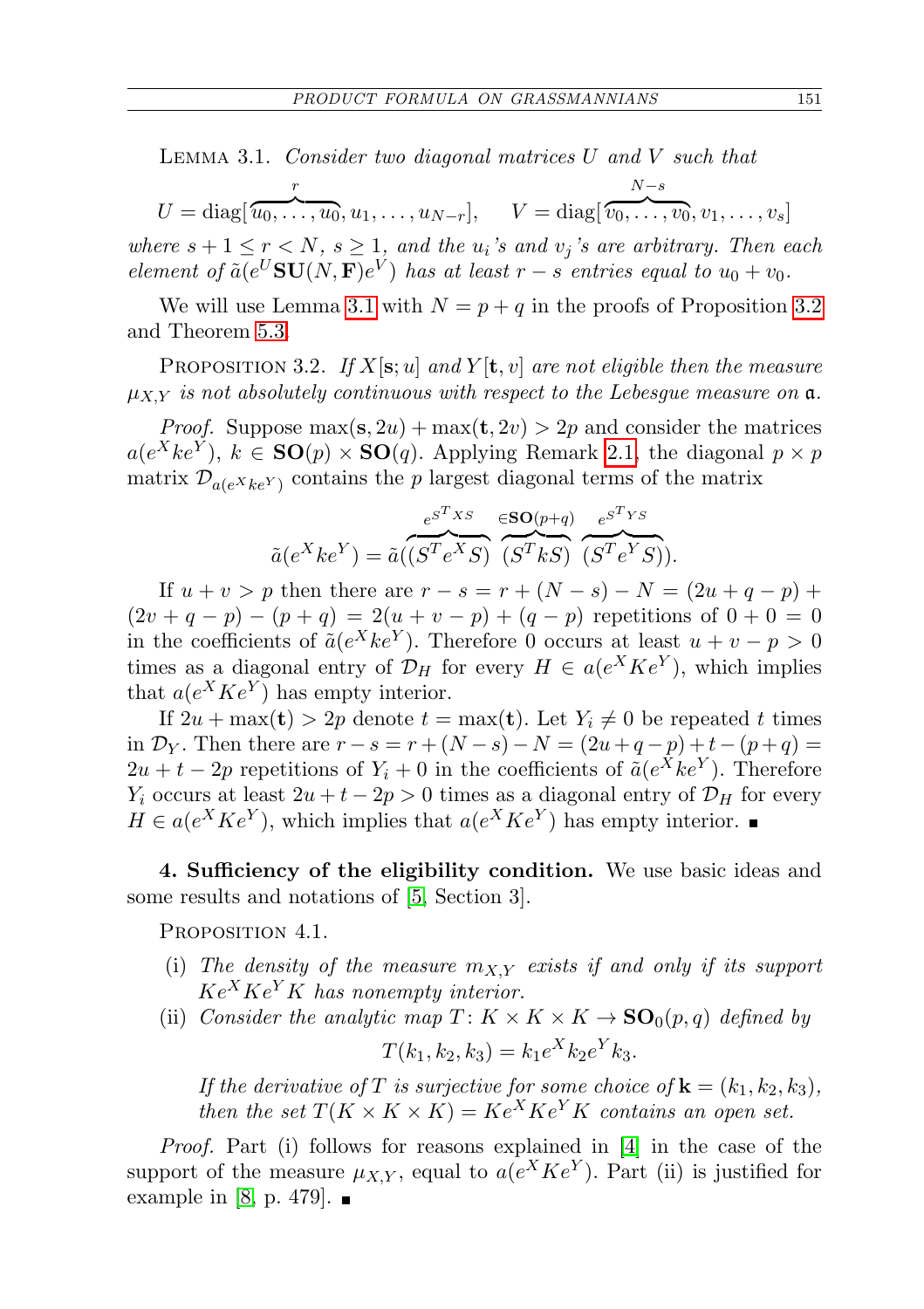PROPOSITION 4.2. Let  $U_Z = \mathfrak{k} + \text{Ad}(e^Z)\mathfrak{k}$ . If there exists  $k \in K$  such that

<span id="page-7-1"></span>
$$
(2) \t\t\t U_{-X} + \mathrm{Ad}(k)U_{Y} = \mathfrak{g}
$$

then the measure  $m_{X,Y}$  is absolutely continuous.

*Proof.* We want to show that the derivative of  $T$  is surjective for some choice of **k** =  $(k_1, k_2, k_3)$ .

Let  $A, B, C \in \mathfrak{k}$ . The derivative of T at **k** in the direction of  $(A, B, C)$ equals

<span id="page-7-0"></span>(3) 
$$
dT_{\mathbf{k}}(A, B, C) = \frac{d}{dt}\Big|_{t=0} e^{tA} k_1 e^X e^{tB} k_2 e^Y e^{tC} k_3
$$

$$
= Ak_1 e^X k_2 e^Y k_3 + k_1 e^X B k_2 e^Y k_3 + k_1 e^X k_2 e^Y C k_3.
$$

We now transform the space of all matrices of the form [\(3\)](#page-7-0) without modifying its dimension:

$$
\dim\{Ak_1e^{X}k_2e^{Y}k_3 + k_1e^{X}Bk_2e^{Y}k_3 + k_1e^{X}k_2e^{Y}Ck_3 : A, B, C \in \mathfrak{k}\}
$$
  
= 
$$
\dim\{k_1^{-1}Ak_1e^{X}k_2e^{Y} + e^{X}Bk_2e^{Y} + e^{X}k_2e^{Y}C : A, B, C \in \mathfrak{k}\}
$$
  
= 
$$
\dim\{Ae^{X}k_2e^{Y} + e^{X}Bk_2e^{Y} + e^{X}k_2e^{Y}C : A, B, C \in \mathfrak{k}\}
$$
  
= 
$$
\dim\{e^{-X}Ae^{X} + B + k_2e^{Y}Ce^{-Y}k_2^{-1} : A, B, C \in \mathfrak{k}\}.
$$

The space in the last line equals  $\mathfrak{k} + \mathrm{Ad}(e^{-X})(\mathfrak{k}) + \mathrm{Ad}(k_2)(\mathrm{Ad}(e^Y)(\mathfrak{k})) =$  $U_{-X} + \text{Ad}(k_2)U_Y$ .

In order to apply the condition [\(2\)](#page-7-1), we will consider convenient root vectors and their symmetrizations. For  $Z \in \mathfrak{a}$ , we define the space

$$
V_Z = \text{span}\{X^s_\alpha \colon \alpha(Z) \neq 0\},\
$$

where  $X^s_\alpha = X_\alpha - \theta X_\alpha$ . Note that this space would be called  $V^S_Z$  in the notation of [\[5\]](#page-22-8).

<span id="page-7-2"></span>LEMMA 4.3. Let  $Z \in \mathfrak{a}$ . The vector space  $U_Z = \mathfrak{k} + \text{Ad}(e^Z)(\mathfrak{k})$  contains the root vectors  $X_{\alpha}$  for which  $\alpha(Z) \neq 0$ . Consequently,  $V_Z = V_{-Z} \subset U_{\pm Z}$ .

*Proof.* Suppose  $\alpha$  is a root such that  $\alpha(Z) \neq 0$ . Note that  $[Z, X_{\alpha}] =$  $\alpha(Z)X_\alpha$  and  $[Z,\theta(X_\alpha)]=-\alpha(Z)\theta(X_\alpha)$ . Let  $U=X_\alpha+\theta(X_\alpha)\in\mathfrak{k}$ . Now,

$$
Ad(e^Z)U = e^{ad Z}(X_{\alpha} + \theta(X_{\alpha}))
$$
  
= 
$$
\sum_{k=0}^{\infty} \frac{(ad Z)^k}{k!} (X_{\alpha} + \theta(X_{\alpha}))
$$
  
= 
$$
\sum_{k=0}^{\infty} \frac{(ad Z)^k}{k!} X_{\alpha} + \sum_{k=0}^{\infty} \frac{(ad Z)^k}{k!} \theta(X_{\alpha})
$$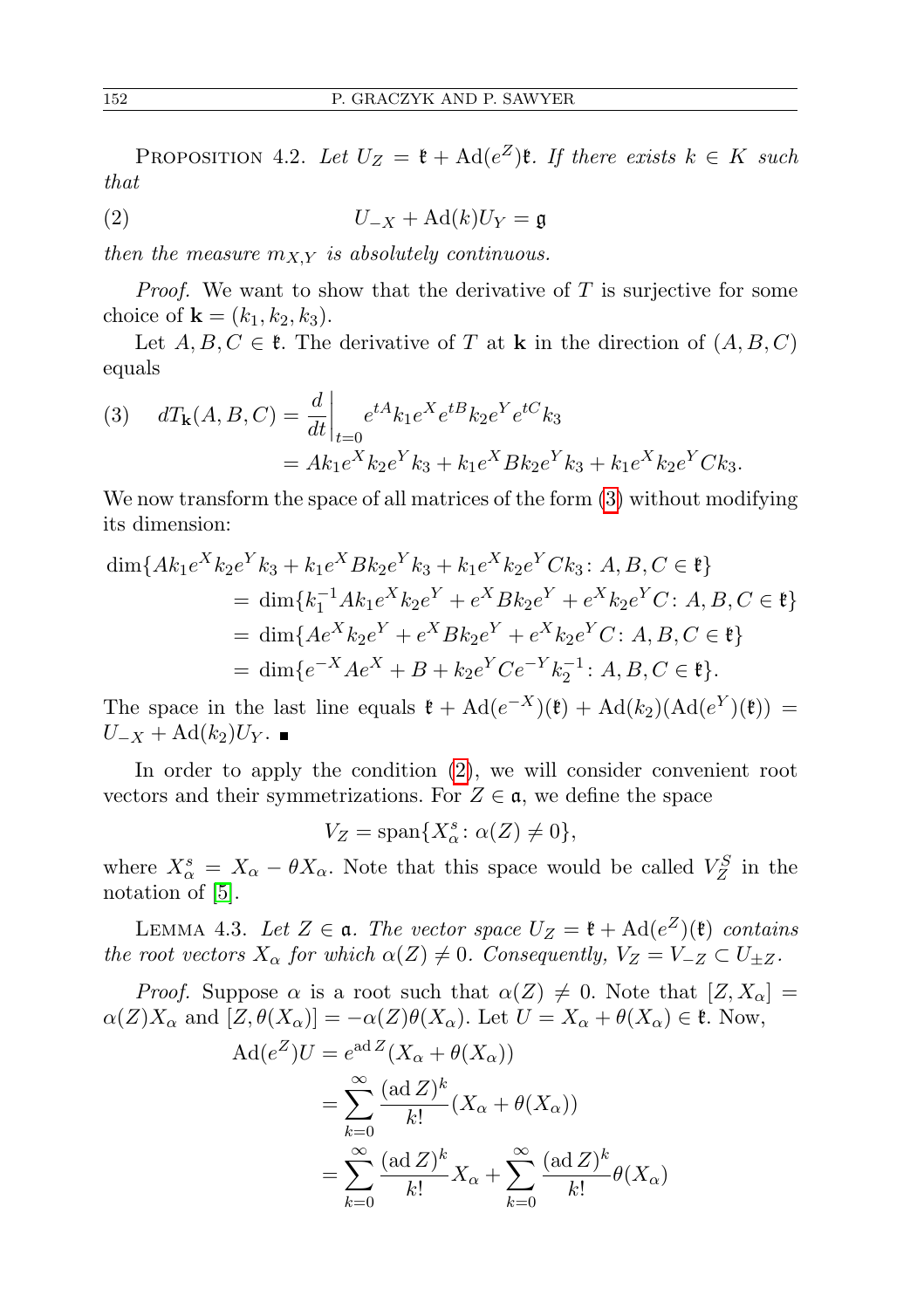$$
= \sum_{k=0}^{\infty} \frac{(\alpha(Z))^k}{k!} X_{\alpha} + \sum_{k=0}^{\infty} \frac{(-1)^k (\alpha(Z))^k}{k!} \theta(X_{\alpha})
$$

$$
= e^{\alpha(Z)} X_{\alpha} + e^{-\alpha(Z)} \theta(X_{\alpha}).
$$

Therefore  $X_{\alpha} = (e^{\alpha(Z)} - e^{-\alpha(Z)})^{-1}(-e^{-\alpha(Z)}U + \text{Ad}(e^Z)U) \in \mathfrak{k} + \text{Ad}(e^Z)(\mathfrak{k})$  $= U_Z$ . The vector  $\theta X_\alpha$  is a root vector for the root  $-\alpha$ , so we also have  $\theta X_{\alpha}\in U_{Z}$ .

<span id="page-8-1"></span><span id="page-8-0"></span>PROPOSITION 4.4. If there exists  $k \in K$  such that

$$
(4) \t\t V_X + \mathrm{Ad}(k)V_Y = \mathfrak{p}
$$

then the measure  $m_{XY}$  is absolutely continuous.

Proof. We want to prove formula [\(2\)](#page-7-1). By Lemma [4.3,](#page-7-2) we know that  $V_X = V_{-X} \subset U_{-X}$  and  $V_Y \subset U_Y$ . As  $\mathfrak{k} \subset U_X$ , we see that [\(4\)](#page-8-1) implies [\(2\)](#page-7-1).

Later in this section, in Theorem [4.8,](#page-9-0) we will show that the hypotheses of Proposition [4.4](#page-8-0) are always satisfied for  $X$  and  $Y$  eligible. For technical reasons, in order to make an induction proof work, we will show more, i.e. that a "better" matrix  $k \in K$  exists such that the formula [\(4\)](#page-8-1) holds. The meaning of a "better"  $k$  will be similar to the notion of a total matrix given in Definition [4.5.](#page-8-2) Here is a definition and a lemma about total matrices in K. The reasonning of the proof of this lemma will be used in a more general setting in Steps 2 and 3 of the proof of Theorem [4.8.](#page-9-0)

<span id="page-8-2"></span>DEFINITION 4.5. We say that a square  $n \times n$  matrix k is total if by removing any  $r < n$  rows and r columns of k we always obtain a nonsingular matrix.

Note that this definition of totality is more restrictive than in [\[5,](#page-22-8) Definition 3.7].

<span id="page-8-3"></span>LEMMA 4.6. The set of matrices in  $SO(n)$  which are total is dense and open in  $SO(n)$ .

*Proof.* Consider first the set  $M_{I,J} = M_{\{i_1,\dots,i_r\},\{j_1,\dots,j_r\}} \subset SO(n)$  of orthogonal matrices which remain nonsingular once the rows of indices  $i_1, \ldots, i_r$  and the columns of indices  $j_1, \ldots, j_r$  are removed. To see that such matrices exist, take the identity matrix (whose determinant is 1 if we remove, say, the first  $r$  rows and columns). By taking convenient permutations of the rows and columns of the identity matrix, we obtain an element of  $M_{I,J}$ . Given that  $SO(n)\setminus M_{I,J}$  corresponds to the set of zeros of a certain determinant function, it must be closed and nowhere dense in  $SO(n)$ .

To conclude, it suffices to notice that the set of total matrices in  $SO(n)$ is the finite intersection of all the sets  $M_{I,J}$ .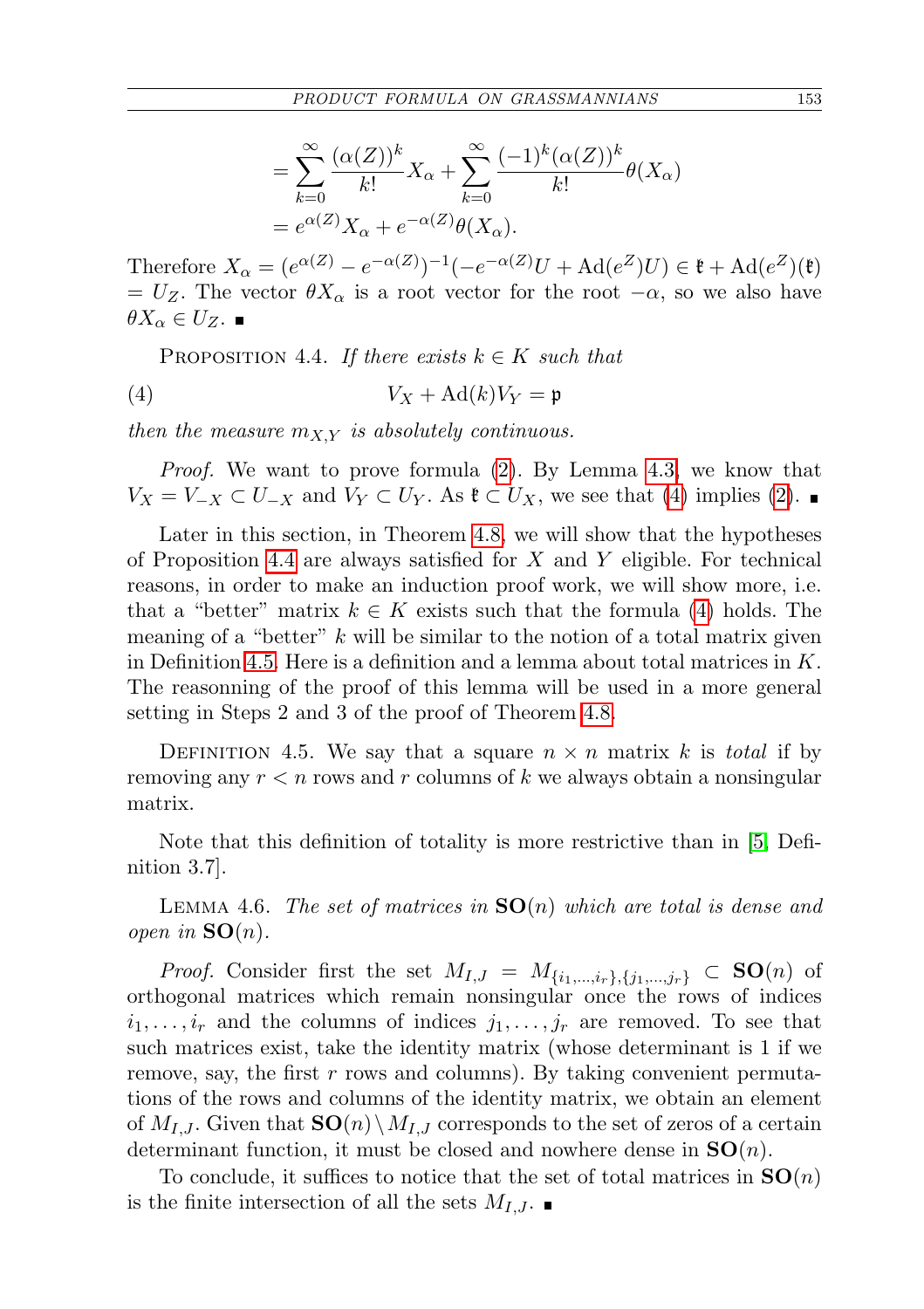In the proof of the main Theorem [4.8](#page-9-0) we will need the following technical lemma.

<span id="page-9-2"></span>Lemma 4.7.

(i) For the root vectors  $X_{ir}^+$ ,  $Z_{ij}^+$ ,  $Y_{ij}^+$ , we have

$$
\begin{aligned} \text{Ad}(e^{t(X_{ir}^{+}+\theta X_{ir}^{+})})(X_{ir}) &= \cos(2t)X_{ir} + 2\sin(2t)A_i, \\ \text{Ad}(e^{t(Y_{ij}^{+}+\theta Y_{ij}^{+})})(Y_{ij}) &= \cos(4t)Y_{ij} + 2\sin(4t)(A_i - A_j), \\ \text{Ad}(e^{t(Z_{ij}^{+}+\theta Z_{ij}^{+})})(Z_{ij}) &= \cos(4t)Z_{ij} + 2\sin(4t)(A_i + A_j). \end{aligned}
$$

(ii) The functions  $\operatorname{Ad}(e^{t(X_{ir}^+ + \theta X_{ir}^+)}), \operatorname{Ad}(e^{t(Y_{ij}^+ + \theta Y_{ij}^+)})$  and  $\operatorname{Ad}(e^{t(Z_{ij}^+ + \theta Z_{ij}^+)})$ applied to the other symmetrized root vectors do not produce any components in a.

Proof. This is just a matter of carefully evaluating

$$
Ad(e^{t(Z+\theta Z)})(W) = e^{t \operatorname{ad}(Z+\theta Z)}(W) = \sum_{k=0}^{\infty} (\operatorname{ad}(Z+\theta Z))^k (W) \frac{t^k}{k!}.
$$

For (ii), use the well known properties of the root system:  $[\mathfrak{g}_{\alpha}, \mathfrak{g}_{\beta}] \in \mathfrak{g}_{\alpha+\beta}$ and  $[X_{\alpha}, \theta X_{\alpha}] \in \mathfrak{a}.$ 

By Proposition [4.4,](#page-8-0) in order to justify the sufficiency of the eligibility condition, it is enough to prove the following theorem. This is the main result of this section.

<span id="page-9-0"></span>THEOREM 4.8. Let  $G = SO_0(p,q)$  and let  $X, Y \in \mathfrak{a}$ . If X and Y are eligible then there exists a matrix  $k \in K$  such that

<span id="page-9-1"></span>(5) 
$$
V_X + \mathrm{Ad}(k)V_Y = \mathfrak{p}.
$$

*Proof.* We will assume that  $X = X[\mathbf{s}; u]$  and  $Y = Y[\mathbf{t}; v]$ . Observe that the spaces  $V_X$  and  $V_Y$  depend on the Weyl chambers where X and Y belong. However (see [\[5,](#page-22-8) Lemma 3.3 and Reduction 1, p. 759]), the property [\(5\)](#page-9-1) is equivalent to  $V_{w_1X} + \text{Ad}(k')V_{w_2Y} = \mathfrak{p}$  for any  $w_1, w_2 \in W$  and a convenient  $k' \in K$ . Throughout the proof we will assume that the diagonal entries of  $\mathcal{D}_X$  and  $\mathcal{D}_Y$  are nonnegative and we will arrange (permute) them suitably.

To lighten the notation, for a matrix c of size  $p \times q$ , we will consider the  $(p+q) \times (p+q)$  symmetric matrix

$$
c^s = \begin{bmatrix} 0 & c \\ c^T & 0 \end{bmatrix} \in \mathfrak{p}.
$$

The proof will be organized in the following way:

- 1. Proof for  $q = p + 1$  using induction on p:
	- (a) Proof for  $p = 2$  and  $q = 3$ .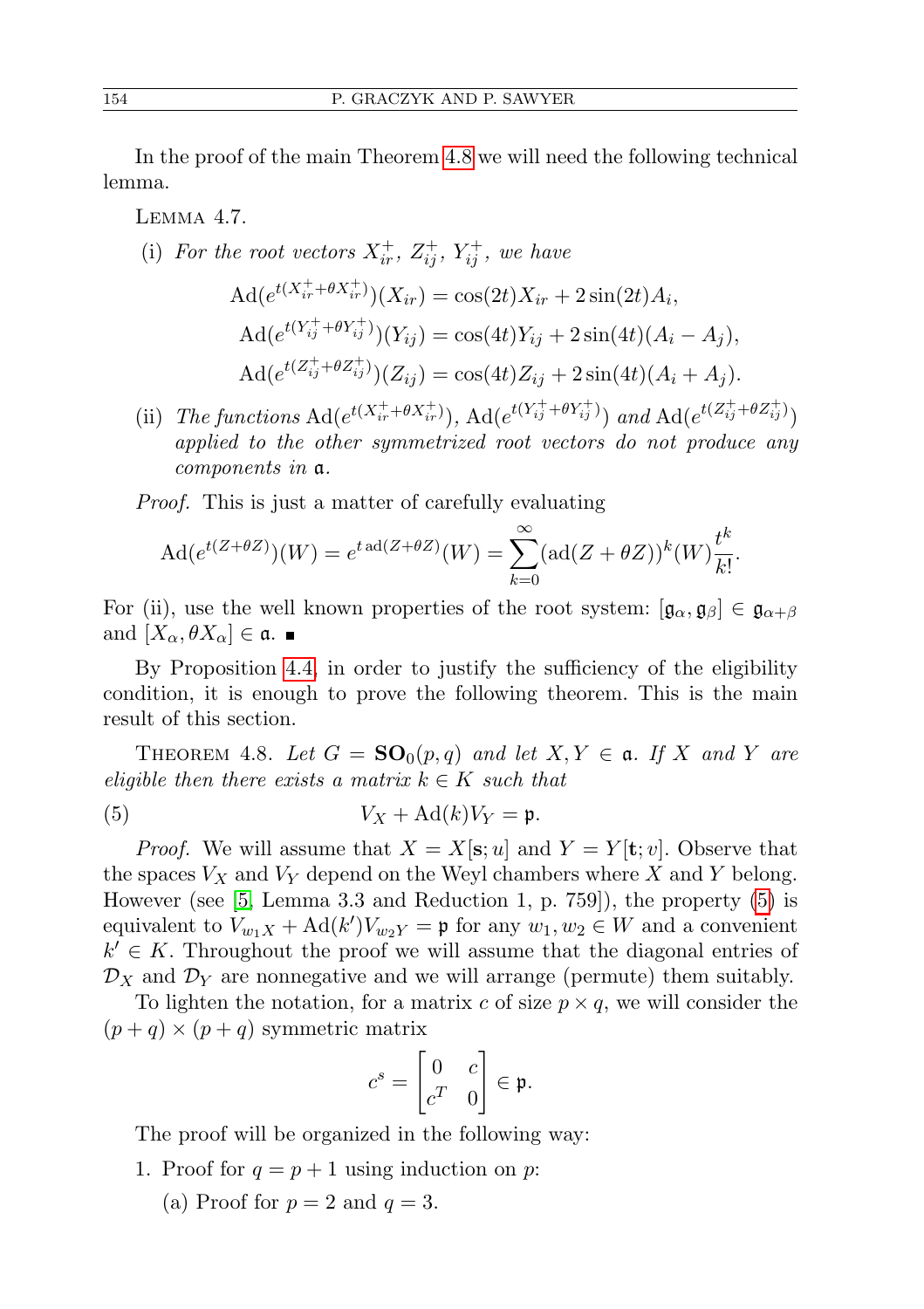- (b) Proof of the induction step:
	- (i) Proof in the case  $u > 0$  or  $v > 0$ .
	- (ii) Proof in the case  $X[p;0], Y[p;0].$
- 2. Proof that the case  $(p, q)$  implies the case  $(p, q + 1)$ .

## 1. Proof for  $q = p + 1$  using induction on p

(a) Proof for  $p = 2$  and  $q = 3$ . This corresponds to the space  $SO_0(2,3)$ . Only two configurations  $[2;0]$  and  $[1;1]$  may be realized by singular nonzero X and Y. When  $Z \in \bar{\mathfrak{a}}^+$ , we have  $\mathcal{D}_{Z[1;1]} = \text{diag}[z,0]$ , and  $\mathcal{D}_{Z[2;0]} =$ diag[ $z, z$ ],  $z \neq 0$ . It is easy to check that in all three possible cases:

- (i)  $X[2;0], Y[2;0],$
- (ii)  $X[2;0], Y[1;1]$  or  $X[1;1], Y[2;0],$
- (iii)  $X[1; 1], Y[1; 1],$

both  $X$  and  $Y$  are eligible. Note that

$$
\mathfrak{p} = \left\{ \begin{bmatrix} h_1 & a & b \\ c & h_2 & d \end{bmatrix}^s : h_1, h_2, a, b, c, d \in \mathbb{R} \right\},\
$$
  

$$
V_{Z[2;0]} = \left\{ \begin{bmatrix} 0 & a & b \\ -a & 0 & c \end{bmatrix}^s : a, b, c \in \mathbb{R} \right\}, \quad V_{Z[1;1]} = \left\{ \begin{bmatrix} 0 & a & c \\ b & 0 & 0 \end{bmatrix}^s : a, b, c \in \mathbb{R} \right\}.
$$
  
If  

$$
\sqrt{2}/2 - \sqrt{2}/2 = 0 = 0
$$

$$
k_1 = \begin{bmatrix} \sqrt{2}/2 & -\sqrt{2}/2 & 0 & 0 & 0 \\ \sqrt{2}/2 & \sqrt{2}/2 & 0 & 0 & 0 \\ 0 & 0 & 1 & 0 & 0 \\ 0 & 0 & 0 & \sqrt{2}/2 & -\sqrt{2}/2 \\ 0 & 0 & 0 & \sqrt{2}/2 & \sqrt{2}/2 \end{bmatrix}
$$

then

$$
\operatorname{Ad}(k_1)V_{Z[2;0]} = \left\{ \begin{bmatrix} \frac{\sqrt{2}}{2}a & \frac{1}{2}(a-b+c) & \frac{1}{2}(a+b-c) \\ -\frac{\sqrt{2}}{2}a & \frac{1}{2}(a-b-c) & \frac{1}{2}(a+b+c) \end{bmatrix}^s : a, b, c \in \mathbb{R} \right\},
$$

$$
\operatorname{Ad}(k_1)V_{Z[1;1]} = \left\{ \begin{bmatrix} -\frac{\sqrt{2}}{2}b & \frac{1}{2}(a-c) & \frac{1}{2}(a+c) \\ \frac{\sqrt{2}}{2}b & \frac{1}{2}(a-c) & \frac{1}{2}(a+c) \end{bmatrix}^s : a, b, c \in \mathbb{R} \right\}.
$$

If

$$
k_2 = \begin{bmatrix} \sqrt{2}/2 & -\sqrt{2}/2 & 0 & 0 & 0 \\ \sqrt{2}/2 & \sqrt{2}/2 & 0 & 0 & 0 \\ 0 & 0 & \sqrt{2}/2 & 0 & -\sqrt{2}/2 \\ 0 & 0 & 0 & 1 & 0 \\ 0 & 0 & \sqrt{2}/2 & 0 & \sqrt{2}/2 \end{bmatrix}
$$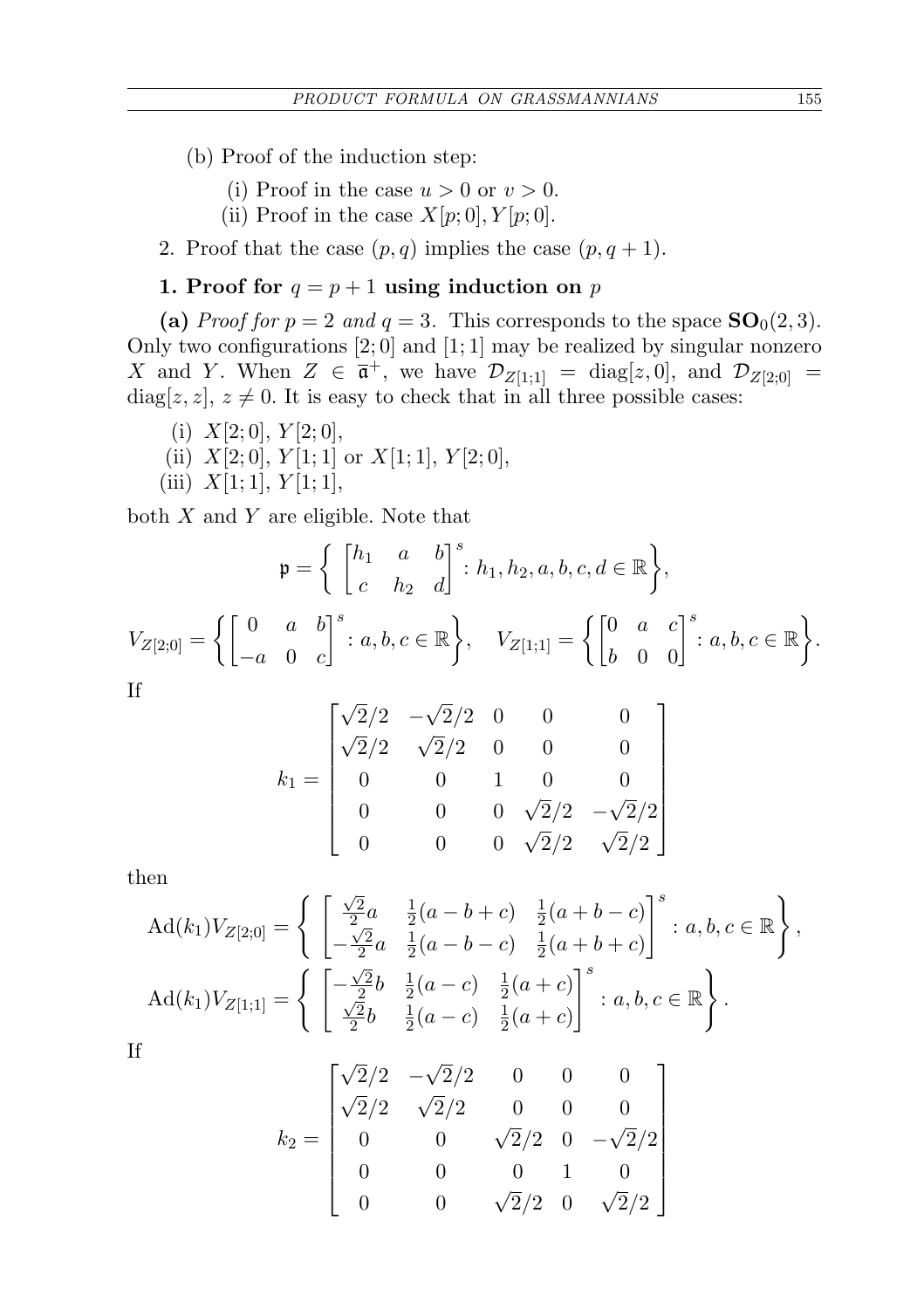then

$$
\mathrm{Ad}(k_2)V_{Z[1;1]} = \left\{ \begin{array}{ll} \left[ -\frac{1}{2}(b+c) & \frac{\sqrt{2}}{2}a & \frac{1}{2}(-b+c) \\ \frac{1}{2}(b-c) & \frac{\sqrt{2}}{2}a & \frac{1}{2}(b+c) \end{array} \right]^s : a, b, c \in \mathbb{R} \right\}.
$$

We easily verify that in the cases (i) and (iii) we have  $V_X + \text{Ad}(k_1)V_Y = \mathfrak{p}$ . For  $X[2;0]$  and  $Y[1;1]$ , we can see that  $V_X + \text{Ad}(k_2)V_Y = \mathfrak{p}$ .

- (b) Proof of the induction step
- (i) Proof in the case  $u > 0$  or  $v > 0$ . We consider the space

$$
\mathbf{SO}_0(p,p+1)/\mathbf{SO}(p)\times\mathbf{SO}(p+1)
$$

with  $p > 2$  and the case when  $X[\mathbf{s}; u]$  and  $Y[\mathbf{t}; v]$  with  $u > 0$  or  $v > 0$ . We assume  $u \geq v$ . We choose the predecessors in  $SO_0(p-1, p)/SO(p-1) \times SO(p)$ in the following way:

$$
X' = X'[s; u-1], \quad Y' = Y'[t'; v]
$$

where  $t'$  means that we suppress one term from the longest block of size max **t**. Note that if  $p > 2$  then **t'** is not the zero partition (otherwise, **t** would have been the partition [1] meaning that  $u \ge v = p - 1$ , which would make  $X$  and Y ineligible).

We arrange  $X, X', Y, Y'$  in the following way.

1. The first diagonal entry of  $\mathcal{D}_X$  is zero and all the other zeros are at the end. The diagonal entries of  $\mathcal{D}_{X'}$  are those of  $\mathcal{D}_X$  without the first zero:

$$
\mathcal{D}_X = \text{diag}[0, \overbrace{x_1, \ldots, x_{p-u}}^{\neq 0}, \overbrace{0, \ldots, 0}^{u-1}], \quad \mathcal{D}_{X'} = \text{diag}[\overbrace{x_1, \ldots, x_{p-u}}, \overbrace{0, \ldots, 0}^{u-1}].
$$

2. We put a longest block of size t of equal diagonal entries  $y_1$  of  $\mathcal{D}_Y$  in the beginning of Y. The diagonal entries of  $\mathcal{D}_{Y'}$  are those of  $\mathcal{D}_Y$  with the first entry omitted:

$$
\mathcal{D}_Y = \text{diag}[\overbrace{y_1,\ldots,y_1}^t,y_2,\ldots,y_s], \quad \mathcal{D}_{Y'} = \text{diag}[\overbrace{y_1,\ldots,y_1}^{t-1},y_2,\ldots,y_s].
$$

It is easy to check that if X, Y are eligible in  $SO_0(p, p+1)$  then X', Y' are eligible in  $SO_0(p-1, p)$ .

STEP 1. By the induction hypothesis, there is  $k_0 \in SO(p-1) \times SO(p)$ such that

(6) 
$$
V_{X'} + \mathrm{Ad}(k_0) V_{Y'} = \mathfrak{p}'.
$$

We embed  $K' = SO(p - 1) \times SO(p)$  in  $SO(p) \times SO(p + 1)$ :

<span id="page-11-0"></span>
$$
K' = \begin{bmatrix} 1 & & & \\ & \mathbf{SO}(p-1) & & \\ & & 1 & \\ & & & \mathbf{SO}(p) \end{bmatrix} \subset \begin{bmatrix} \mathbf{SO}(p) & & \\ & \mathbf{SO}(p+1) \end{bmatrix}.
$$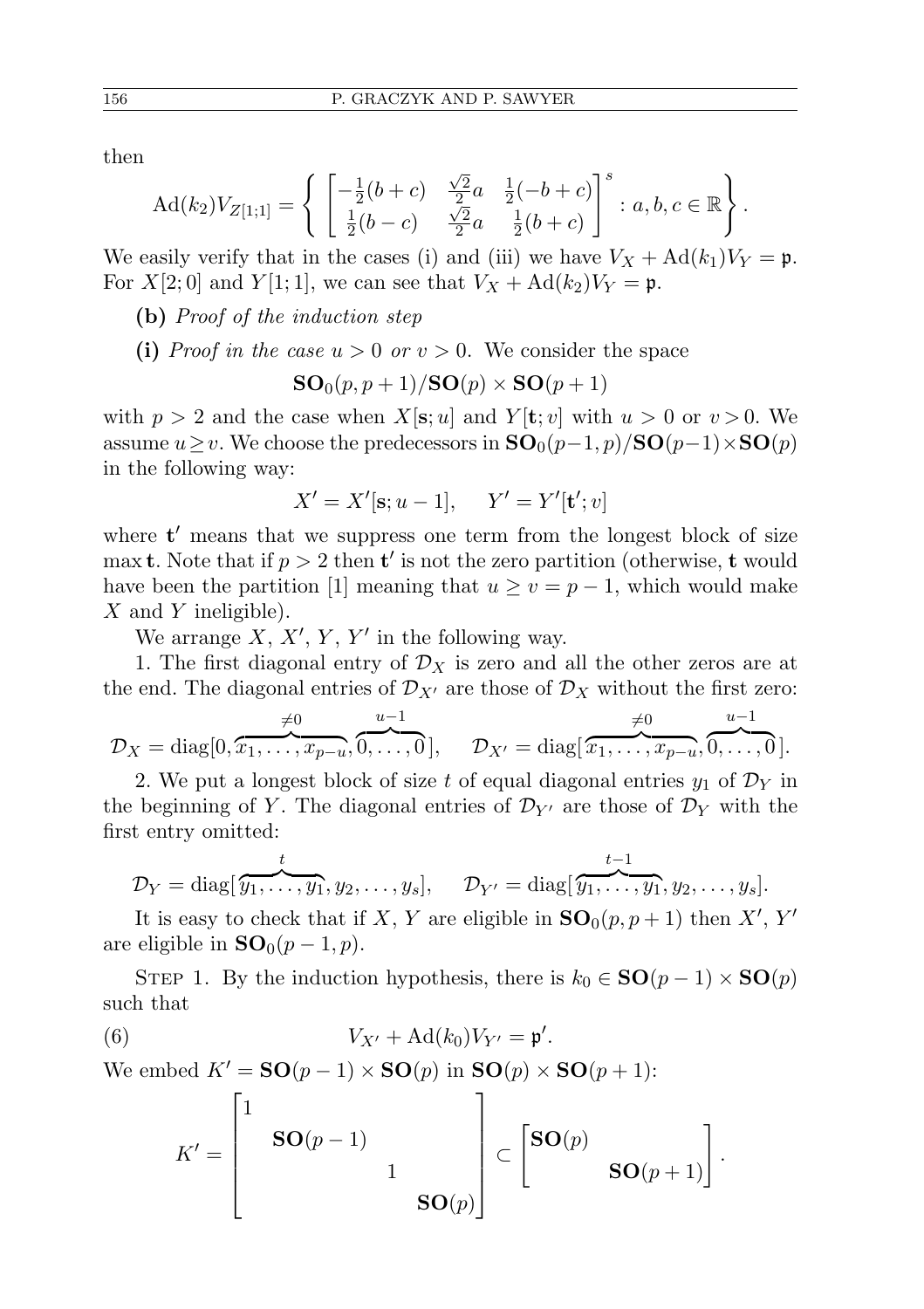Hence, we have (taking the natural embedding of  $p'$  into  $p$ )

(7) 
$$
V_1 := V_{X'} + \mathrm{Ad}(k_0) V_{Y'} = \mathfrak{p}' = \begin{bmatrix} 0 & B' \\ B'^T & 0 \end{bmatrix}
$$

where

<span id="page-12-0"></span>
$$
B' = \begin{bmatrix} 0_{1 \times 1} & 0_{1 \times p} \\ \hline 0_{p \times 1} & B''_{(p-1) \times p} \end{bmatrix}
$$

and B'' is arbitrary (note that  $\mathfrak{p}'$  is of dimension  $(p-1)p$ ). We must show that for some  $k \in K$ , the space  $V_X + \text{Ad}(k)V_Y$  equals p, i.e.

- (i)  $V_X + \text{Ad}(k)V_Y$  contains  $\mathfrak{p}'$  embedded into  $\mathfrak{p}$  as in [\(7\)](#page-12-0);
- (ii)  $V_X + \text{Ad}(k)V_Y$  contains all the matrices of the form

$$
C = \begin{bmatrix} * & * \cdots * \\ * & * \\ \vdots & 0_{(p-1)\times p} \\ * & * \end{bmatrix}^s
$$

.

New vectors in  $V_X$  and  $V_Y$ . In order to prove the induction conclusion, we must now use the elements of  $V_X$  and  $V_Y$  which do not come from  $V_{X'}$ or  $V_{Y'}$ . They appear by the interaction of, respectively, the first diagonal entry of  $\mathcal{D}_X$  with the others of  $\mathcal{D}_X$  and the interaction of the first diagonal entry of  $\mathcal{D}_Y$  with the others of  $\mathcal{D}_Y$ . We see that the new independent root vectors in  $V_X$  and  $V_Y$  are respectively

$$
N_X = \{Y_{1j}, Z_{1j} : , j = 2, \dots, p + 1 - u\},\
$$
  

$$
N_Y = \{X_1, Y_{1i}, Z_{1j} : i = t + 1, \dots, p, j = 2 \dots, p\}
$$

where  $t = \max t \ge 1$  and we wrote  $X_1$  for  $X_{11}$ . Note that  $N_X$  has  $2p - 2u$ elements while  $N_Y$  has  $2p-t$ .

STEP 2. We show that there exists  $k'_0 \in SO(p-1) \times SO(p)$  for which [\(6\)](#page-11-0) holds, and with the following property:

The space  $V_2 := \text{Ad}(k'_0) \text{span}(N_Y)$  is of dimension  $2p-t$  and its elements can be written in the form

(8) 
$$
\begin{bmatrix} 0 & \sigma_1 & \dots & \sigma_r & a_1 & \dots & a_{p-r} \\ \hline \tau_1 & & & & & \\ \vdots & & & & & \\ \sigma_s & & & & & \\ a_{p-r+1} & & & & \\ a_{p-r+1} & & & & \\ \vdots & & & & & \\ a_{2p-t} & & & & \end{bmatrix}^s
$$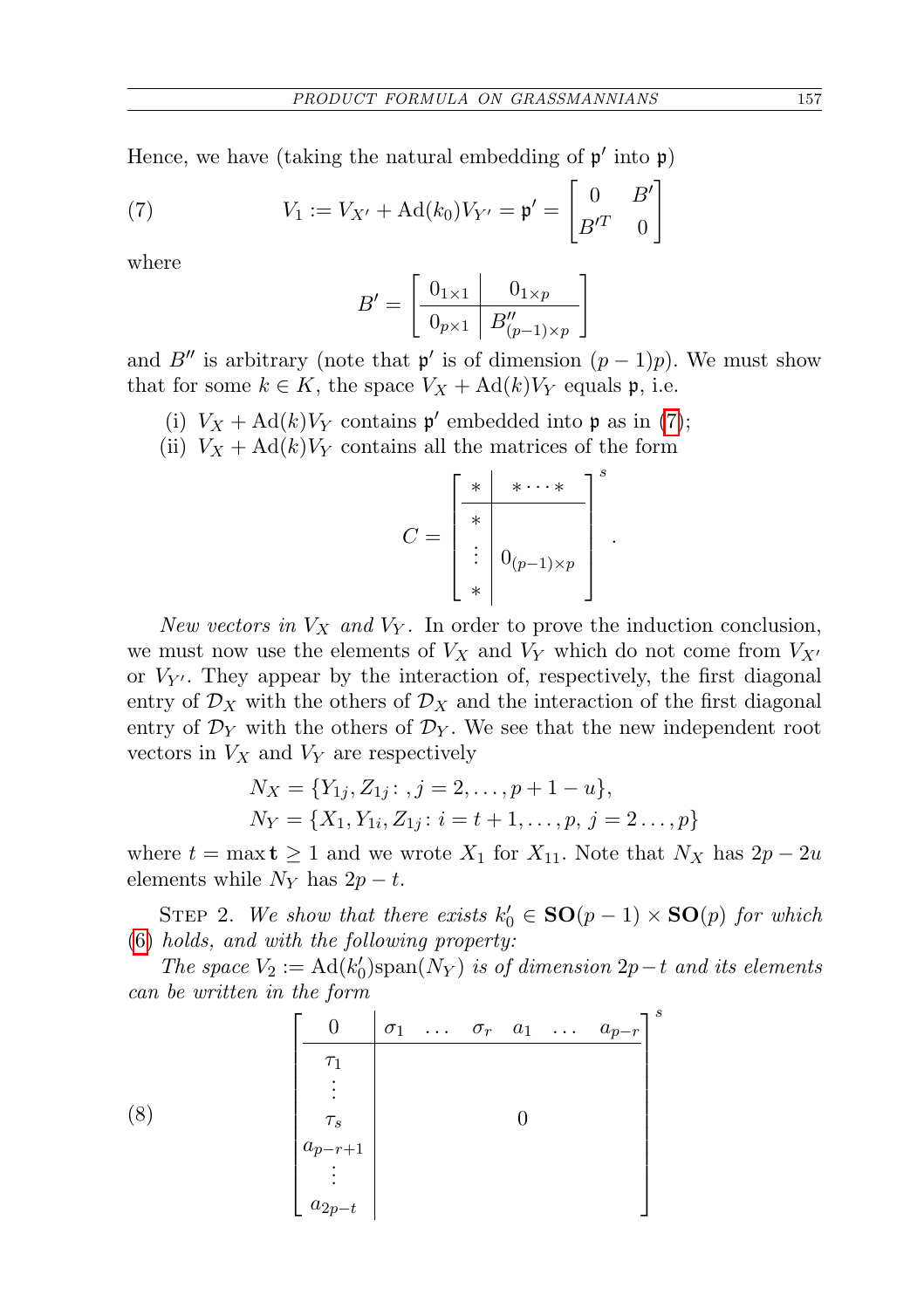with  $r = [(t-1)/2]$ ,  $s = t-1-r$ ,  $a_i \in \mathbb{R}$  arbitrary,  $\sigma_i = \sigma_i(a_1, \ldots, a_{2p-t})$ and  $\tau_j = \tau_j(a_1, \ldots, a_{2p-t}), i \leq r, j \leq s.$ 

We will not need to write explicitly the functions  $\sigma_i$  and  $\tau_j$ . Note that  $s = r$  if t is odd and  $s = r + 1$  if t is even.

To justify Step 2, we write

$$
k_0 = \begin{bmatrix} 1 & & & \\ & k_{01} & & \\ & & 1 & \\ & & & k_{02} \end{bmatrix}
$$

where  $k_{01} \in SO(p-1)$  and  $k_{02} \in SO(p)$ . Let  $\alpha_1, \ldots, \alpha_{p-1}$  be the columns of the matrix  $k_{01}$  and  $\beta_1, \ldots, \beta_p$  the columns of the matrix  $k_{02}$ . A simple block multiplication to compute the action of  $\text{Ad}(k_0)$  on the elements of  $N_Y$  gives the linearly independent matrices

<span id="page-13-0"></span>
$$
\operatorname{Ad}(k_0)X_1 = \begin{bmatrix} 0 & \beta_p^T \\ 0 & 0 \end{bmatrix}^s, \quad \operatorname{Ad}(k_0)Y_{1i} = \begin{bmatrix} 0 & \beta_{i-1}^T \\ \alpha_{i-1} & 0 \end{bmatrix}^s, \quad i = t+1, \dots, p,
$$
\n
$$
\operatorname{Ad}(k_0)Z_{1i} = \begin{bmatrix} 0 & \beta_{i-1}^T \\ -\alpha_{i-1} & 0 \end{bmatrix}^s, \quad i = 2, \dots, p.
$$

Let us write  $\beta'_i$  for a column  $\beta_i$  from which we have removed the first r entries, and  $\alpha'_i$  for a column  $\alpha_i$  with the first s entries omitted. In order to prove the statement of Step 2, we must show that the matrices obtained by replacing  $\beta_i$  by  $\beta'_i$  and  $\alpha_i$  by  $\alpha'_i$  in [\(9\)](#page-13-0) are still linearly independent. This is equivalent to the linear independence of the matrices

<span id="page-13-1"></span>(10) 
$$
\begin{bmatrix} 0 & \beta_i'^T \\ -\alpha_i' & 0 \end{bmatrix}^s, \quad i = 1, \dots, t-1,
$$

$$
\begin{bmatrix} 0 & \beta_i'^T \\ 0 & 0 \end{bmatrix}^s, \quad i = t, \dots, p, \quad \begin{bmatrix} 0 & 0 \\ \alpha_i' & 0 \end{bmatrix}^s, \quad i = t, \dots, p-1.
$$

We will reason in the same way as in Lemma [4.6.](#page-8-3)

It is enough to show that there exists at least one choice of matrices  $k_{01}$ and  $k_{02}$  such that the matrices in [\(10\)](#page-13-1) are linearly independent. Then, as in Lemma [4.6,](#page-8-3) it will follow that such matrices form a dense open subset in  $SO(p-1) \times SO(p)$ . By choosing  $k'_0$  with the matrices in [\(10\)](#page-13-1) linearly independent and close enough to  $k_0$ , property [\(6\)](#page-11-0) will be preserved for  $k'_0$ .

Pick  $k_{01} = I_{p-1}$ , which implies that  $\alpha'_i = \mathbf{0}$  for  $i = 1, \ldots, s$  and  $\alpha'_i = \mathbf{e}_{i-s}$ for  $i > s$ . With this choice, [\(10\)](#page-13-1) becomes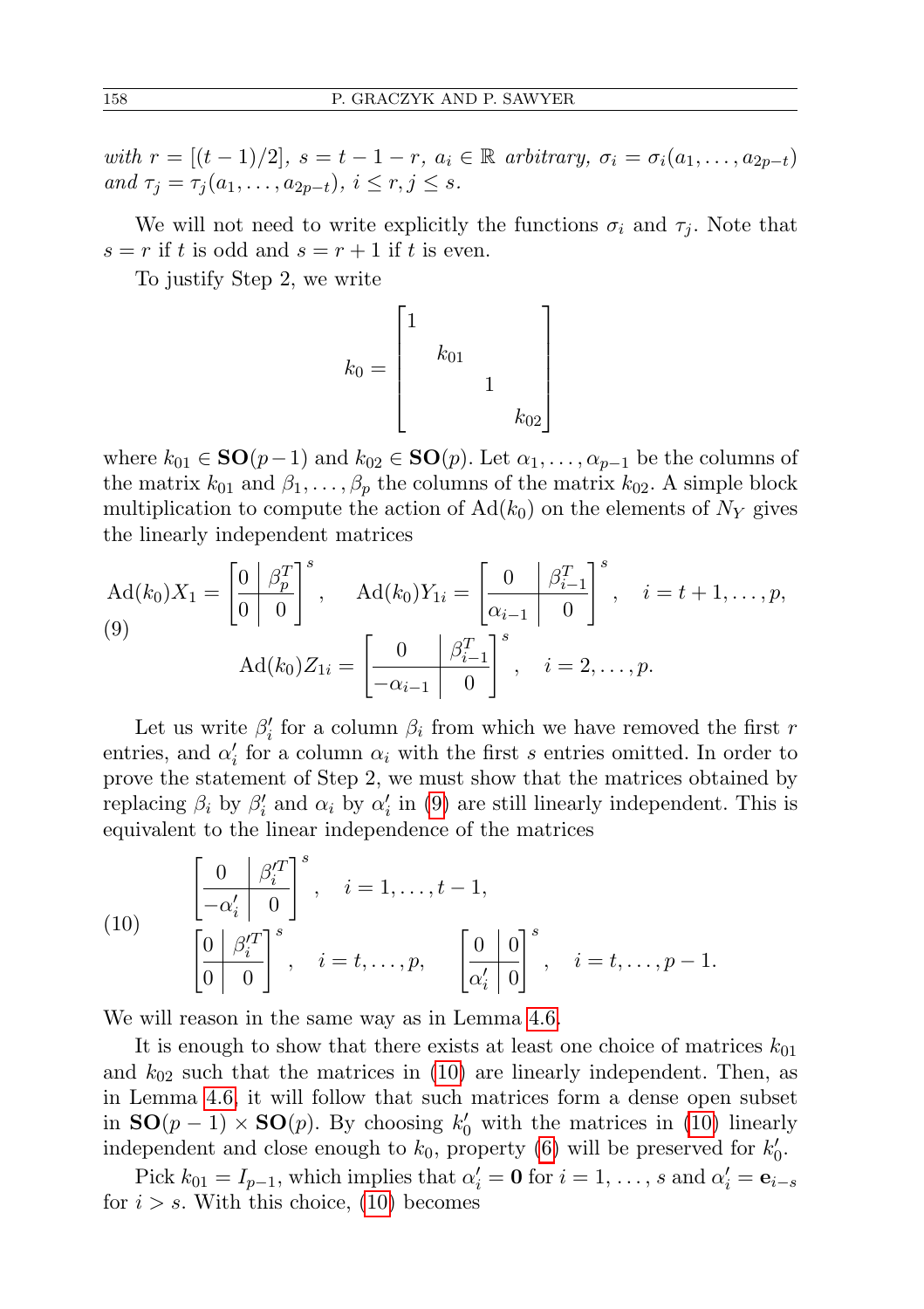$$
\begin{bmatrix}\n0 & \beta_i^{\prime T} \\
0 & 0\n\end{bmatrix}^s, \quad i = 1, \dots, s, \quad\n\begin{bmatrix}\n0 & \beta_i^{\prime T} \\
-e_{i-s} & 0\n\end{bmatrix}^s, \quad i = s+1, \dots, t-1,
$$
\n
$$
\begin{bmatrix}\n0 & \beta_i^{\prime T} \\
0 & 0\n\end{bmatrix}^s, \quad i = t, \dots, p, \quad\n\begin{bmatrix}\n0 & 0 \\
e_{i-s} & 0\n\end{bmatrix}^s, \quad i = t, \dots, p-1,
$$

which are linearly independent provided that

$$
\left[\begin{array}{c} 0 & \beta_i'^T \\ \hline 0 & 0 \end{array}\right]^s, \quad i = 1, \dots, s, \qquad \left[\begin{array}{c} 0 & \beta_i'^T \\ \hline 0 & 0 \end{array}\right]^s, \quad i = t, \dots, p,
$$

are linearly independent. This is the case for a total matrix  $k_{02} \in SO(p)$  or by taking convenient permutations of the rows and columns of the identity matrix  $I_p$ .

STEP 3. We show that there is a proper subset  $N'_X$  of  $N_X$  such that if

$$
V_3 := \text{span}(N'_X) + V_{X'} + \text{Ad}(k'_0)V_Y = \text{span}(N'_X) + V_1 + V_2,
$$

then dim  $V_3 = pq - 1 = \dim p - 1$  and  $V_3$  is given by

<span id="page-14-0"></span>(11) 
$$
V_3 = \begin{cases} \begin{bmatrix} 0 & a_1 & a_2 & \dots & a_p \\ a_{p+1} & & \\ \vdots & & p' \\ a_{2p-1} & & \end{bmatrix}^s : a_1, \dots a_{2p-1} \in \mathbb{R} \end{cases}.
$$

Note that in matrices from the space  $V_2$ , there are  $r = \frac{(t-1)}{2}$  pairs  $(\sigma_i, \tau_i)$  plus possibly an extra  $\tau_s$  if t is even and therefore  $s = r + 1$ . Note also that  $t+2u \leq 2p$  implies that  $p-u \geq s \geq r$ . For  $j \leq r \leq p-u$ , each pair

$$
Y_{1j} = \begin{bmatrix} 0 & \mathbf{e}_{j-1}^T \\ \hline \mathbf{e}_{j-1} & 0 \end{bmatrix}^s, \quad Z_{1j} = \begin{bmatrix} 0 & \mathbf{e}_{j-1}^T \\ \hline -\mathbf{e}_{j-1} & 0 \end{bmatrix}^s
$$

of elements of  $N_X$  allows us to replace  $\sigma_i$  and  $\tau_j$  by independent variables. If t is odd, all the  $\sigma_j$ 's and  $\tau_j$ 's will be taken care of and at least two elements of  $N_X$  will remain off  $N'_X$ . If t is even, all the  $\sigma_j$ 's and  $\tau_j$ 's,  $1 \le j \le r$ , will be replaced by independent variables and only  $\tau_s$  will remain. Now, letting the coefficient  $a_1$  "vis-à-vis" the remaining  $\tau_s$  be equal to 1 and all the other variables  $a_i$  equal to 0, we get either  $\tau_s = 1$  or  $-1$  or  $\tau_s \neq \pm 1$ . If  $\tau_s = 1$  then  $Z_{1s}$  allows us to introduce the missing independent variable, if  $\tau_s = -1$  then adding  $Y_{1s}$  to  $N'_X$  will do the trick. In the case  $\tau_s \neq \pm 1$  we choose indifferently between  $Y_{1s}$  and  $Z_{1s}$ . In all cases the set  $N_X \setminus N'_X$  has at least one element.

STEP 4. Let  $v_1$  be the positive root vector corresponding to an element of  $N_X \setminus N'_X$ . We denote  $k_1^t = k_{v_1}^t$ . There exists  $\epsilon > 0$  such that for  $t \in (0, \epsilon)$ ,  $V_4^t := \text{Ad}(k_1^t)(\text{span}(N'_X) + V_{X'}) + \text{Ad}(k'_0)V_Y = V_3.$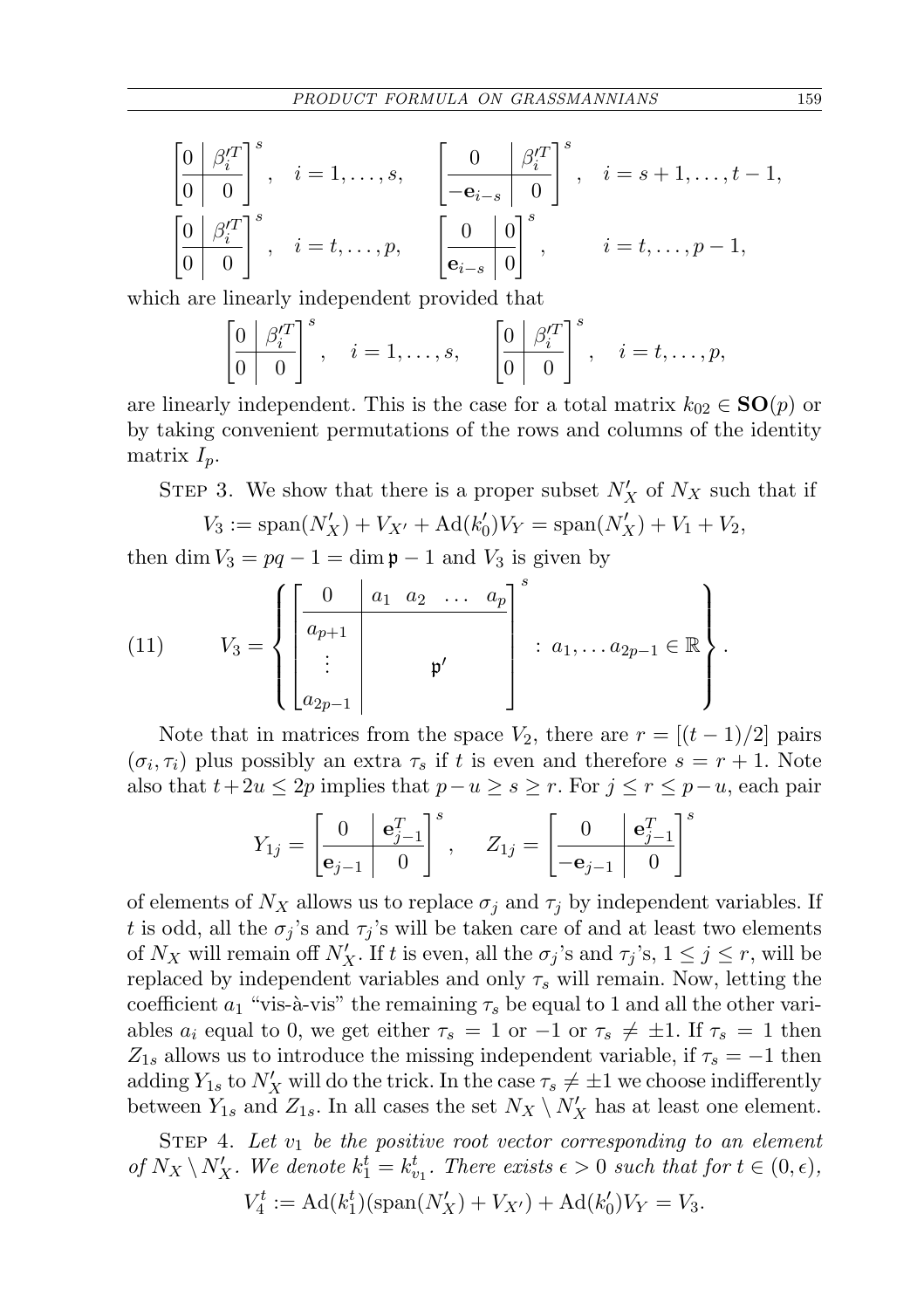Observe that  $v_1$  is equal to  $Z_{1j}^+$  or  $Y_{1j}^+$  for one of the remaining  $Z_{1j}$  or  $Y_{1j}$  that was not used in the preceding step. We have  $V_4^t \subset V_4^0$  for all t according to Lemma [4.7\(](#page-9-2)ii).

Recall the definition of  $k_{X_{\alpha}}^t = e^{t(X_{\alpha} + \theta X_{\alpha})}, t > 0$ . Let  $d(t) = \dim V_4^t$ ; for  $t = 0$  we have  $k_1^0 = \text{Id}$ , and  $\text{Ad}(k_1^0)(\text{span}(N'_X) + V_{X'}) + \text{Ad}(k'_0)V_Y = V_3$  is of dimension  $pq-1$ , so  $d(0) = pq-1$ . The equality  $d(t) = d(0)$  is equivalent to nonnullity of an appropriate determinant continuous in t. Thus  $d(t) = pq-1$ holds for  $t \in (0, \epsilon)$  for some  $\epsilon > 0$ . As  $V_4^t \subset V_4^0$ , the statement of Step 4 follows.

STEP 5. Generation of  $A_1$ . By Lemma [4.7,](#page-9-2) we have  $\text{Ad}(k_1^t)v_1^s = a_tv_1^s + b$  $b_t A_1 + c_t A_j$  with  $j \neq 1$  and  $b_t \neq 0$  for  $t \in (0, \epsilon)$  with  $\epsilon$  small enough. Consequently,

$$
\mathrm{Ad}(k_1^t)\mathrm{span}(v_1^s)+V_4^t=\mathfrak{p}.
$$

CONCLUSION. We have  $\mathfrak{p} = \text{Ad}(k_1^t)(\mathbb{R}v_1^s + \text{span}(N'_X) + V_{X'}) + \text{Ad}(k'_0)V_Y \subset$  $\text{Ad}(k_1^t)V_X + \text{Ad}(k_0^t)V_Y$ , so  $\text{Ad}(k_1^t)V_X + \text{Ad}(k_0^t)V_Y = \mathfrak{p}$ . It follows that

$$
V_X + \mathrm{Ad}((k_1^t)^{-1}k_0')V_Y = \mathfrak{p}.
$$

(ii) Proof in the case  $X[p;0], Y[p;0]$ . This case must be treated separately because the predecessors  $X', Y'$  and consequently the sets  $N_X$  and  $N_Y$  are different from those in case (i). The structure of the induction proof is identical as in (i), with Steps 2 and 3 executed together.

We choose both predecessors  $X'[p-1;0], Y'[p-1;0]$  and arrange  $X, X'$ ,  $Y, Y'$  in the same way we did in the first part of the proof with  $Y[\mathbf{t}; v]$  and  $Y'[t';v]$ . In that case,

$$
N_X = \{X_1, Z_{12}, \dots, Z_{1p}\} = N_Y
$$

and the space  $\text{Ad}(k_0')(N_Y)$  is generated by

(12) 
$$
\left[\begin{array}{cc|c} 0 & \beta_i^T \\ \hline -\alpha_i & 0 \end{array}\right]^s
$$
,  $i = 1, ..., p-1$ , and  $\left[\begin{array}{cc|c} 0 & \beta_p^T \\ \hline 0 & 0 \end{array}\right]^s$ .

<span id="page-15-1"></span><span id="page-15-0"></span>Recall that

(13) 
$$
Z_{1j} = \left[\begin{array}{c|c} 0 & \mathbf{e}_{j-1}^T \\ \hline -\mathbf{e}_{j-1} & 0 \end{array}\right]^s, \quad j = 2, \ldots, p.
$$

We want to show that the matrices in [\(12\)](#page-15-0) together with those of [\(13\)](#page-15-1) are linearly independent for a  $k'_0 \in SO(p-1) \times SO(p)$  for which the equality [\(6\)](#page-11-0) holds. Note that if

$$
k'_0 = \begin{bmatrix} -I_{p-1} & 0 \\ 0 & I_p \end{bmatrix} \quad (p \text{ odd}) \quad \text{or} \quad k'_0 = \begin{bmatrix} I_{p-1} & 0 \\ 0 & -I_p \end{bmatrix} \quad (p \text{ even})
$$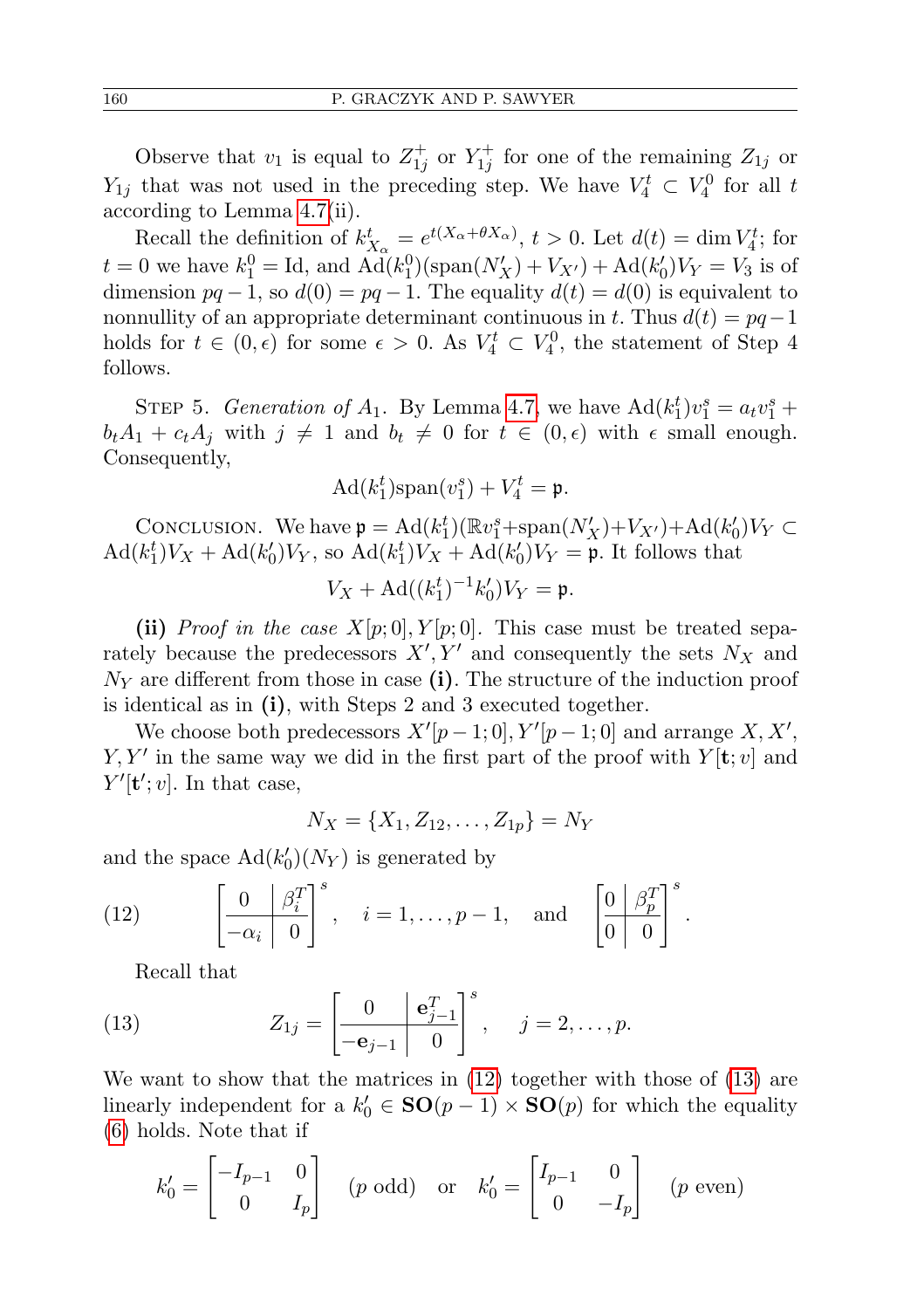then the matrices [\(12\)](#page-15-0) and [\(13\)](#page-15-1) are linearly independent. Using once more the reasoning in Lemma [4.6](#page-8-3) we find that the set of matrices  $k'_0$  for which this is true is open and dense in  $SO(p-1) \times SO(p)$ .

We conclude that if  $N'_X = N_X \setminus \{X_1\}$  then  $\text{span}(N'_X + V_{X'}) + \text{Ad}(k'_0)V_Y$ has the form given in [\(11\)](#page-14-0).

We reproduce the previous Step 4 and Step 5 using  $v_1 = X_1^+$ . The rest follows.

2. Proof that the case  $(p,q)$  implies the case  $(p,q+1)$ . We will show by induction that for any  $q > p$ , there exists a matrix  $k \in K$  such that [\(5\)](#page-9-1) holds. We know by the first part of the proof that this is true for  $SO_0(p, p+1)$ .

Assume that X and Y are eligible in  $SO_0(p, q+1)$ . Their configurations are eligible in  $SO_0(p,q)$ . We write X', Y' when we work in  $SO_0(p,q)$ .

We embed  $K' = SO(p) \times SO(q)$  in  $K = SO(p) \times SO(q + 1)$  in the following way:

$$
K' = \begin{bmatrix} \mathbf{SO}(p) & \\ & \mathbf{SO}(q) & \\ & & 1 \end{bmatrix} \subset \begin{bmatrix} \mathbf{SO}(p) & \\ & \mathbf{SO}(q+1) \end{bmatrix}.
$$

The space  $\mathfrak{p}'$  is formed by the matrices

$$
\begin{bmatrix} 0 & B \\ B^T & 0 \end{bmatrix},
$$

where B are  $p \times q$  matrices. We embed  $p'$  in p by adding a last column of zeros to B.

STEP 1. We suppose that there exists a matrix  $k_0 \in K'$  such that

(14) 
$$
V_{X'} + \mathrm{Ad}(k_0) V_{Y'} = \mathfrak{p}'.
$$

 $\overline{u}$ 

Then, by [\[5,](#page-22-8) Lemma 3.3], for any permutations  $s_1$  and  $s_2$  of the diagonal entries of  $\mathcal{D}_{X'} = \mathcal{D}_X$  and  $\mathcal{D}_{Y'} = \mathcal{D}_Y$ , there exists  $k_0 \in K'$  such that

<span id="page-16-0"></span>
$$
V_{s_1X'} + \mathrm{Ad}(k_0)V_{s_2Y'} = \mathfrak{p}'
$$

so we can permute the elements of  $X'$  and  $Y'$  in a convenient way and still have the equality [\(14\)](#page-16-0). We will arrange them in the following way (where the stars denote nonzero entries):

$$
\mathcal{D}_{X'} = \text{diag}[\overbrace{0,\ldots,0}^{\omega},\star,\ldots,\star], \quad \mathcal{D}_{Y'} = \text{diag}[\star,\ldots,\star,\overbrace{0,\ldots,0}^{\omega}].
$$

 $\alpha$ 

Let us denote by  $k_{01} \in SO(p)$  and  $k_{02} \in SO(q)$  the matrices composing  $k_0$ corresponding in [\(14\)](#page-16-0) to such  $X'$  and  $Y'$ . We can suppose that the matrix  $k_{01}$  is total.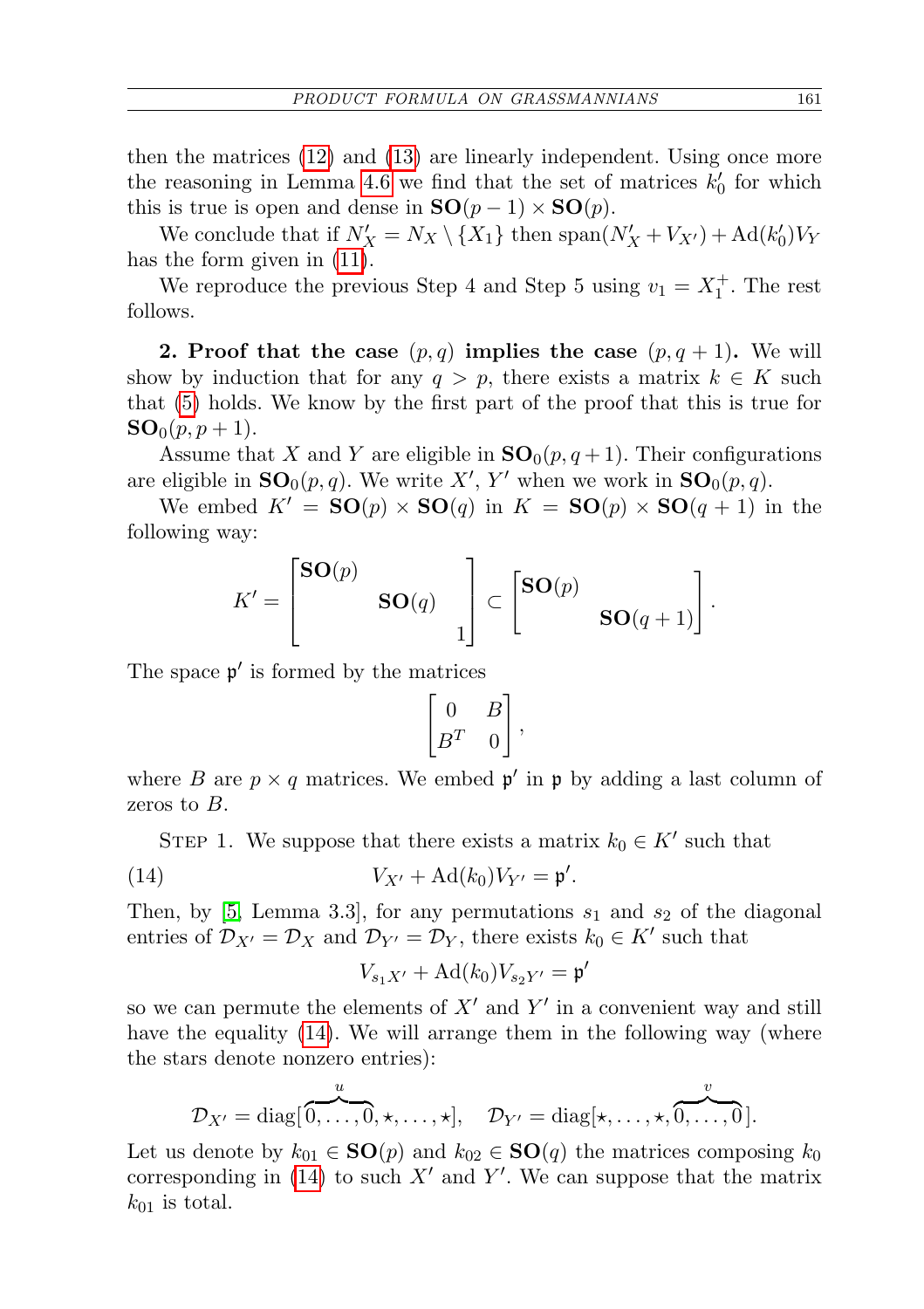By the eligibility of X and Y,  $u+v \leq p$ , so no two zeros in  $\mathcal{D}_{X'}$  and  $\mathcal{D}_{Y'}$ are at the same position.

Let 
$$
N = \{X_{i,q+1}\}_{i=1}^p
$$
. We set  
\n
$$
N_X := V_X \cap N = \{X_{u+1,q+1}, \dots, X_{p,q+1}\},
$$
\n
$$
N_Y := V_Y \cap N = \{X_{1,q+1}, \dots, X_{p-v,q+1}\}.
$$

We have  $p - v \geq u$ .

STEP 2. Let

<span id="page-17-0"></span>
$$
k_1 = \begin{bmatrix} k_{01} & & \\ & k_{02} & \\ & & 1 \end{bmatrix}
$$

where  $k_{01} \in SO(p)$  and  $k_{02} \in SO(q)$  are the blocks composing  $k_0$ . We then have

(15) 
$$
V_{X'} + \mathrm{Ad}(k_1) V_{Y'} = [\mathfrak{p}' \quad \mathbf{0}]^s.
$$

The space  $V_X + \text{Ad}(k_1)V_Y$  contains, in addition to the matrices in [\(15\)](#page-17-0), the linear span of  $N_X + \text{Ad}(k_1)N_Y$ .

Denote the columns of the matrix  $k_{01}$  by  $c_1, \ldots, c_p$ . By block multiplication in  $SO_0(p,q+1)$ , we obtain

$$
Ad(k_1)X_{j,q+1}=[0_{p\times q}\quad \mathbf{c}_j]^s.
$$

This implies that the linear span of  $N_X + \text{Ad}(k_1)N_Y$  contains the following symmetric matrices:

$$
[0_{p\times q}\quad \mathbf{c}_1]^s,\ldots,[0_{p\times q}\quad \mathbf{c}_u]^s,[0_{p\times q}\quad \mathbf{e}_{u+1}]^s,\ldots,[0_{p\times q}\quad \mathbf{e}_p]^s,
$$

which are linearly independent by the totality of  $k_{01}$ . So  $V_X + \text{Ad}(k_1)V_Y$  $=$  p.  $\blacksquare$ 

We conclude this section with an example to illustrate our proof.

EXAMPLE 4.9. Consider  $X = X[2;1], Y = Y[1,1;1]$  in  $\mathfrak{so}(3,4)$ . We write X and Y in such a way that  $\mathcal{D}_X = \text{diag}[0, a, a]$  and  $\mathcal{D}_Y = \text{diag}[b, c, 0]$ . Their predecessors in  $\mathfrak{so}(2,3)$  are X' and Y' such that  $\mathcal{D}_{X'} = \text{diag}[a, a]$  and  $\mathcal{D}_{Y'} = \text{diag}[c, 0].$ 

Note that X and Y form an eligible pair and so are  $X' = X[2; 0]$  and  $Y' = Y'[1; 1]$ . In Step 1, we show that there exists a matrix

$$
k_0 = \begin{bmatrix} 1 & 0 & 0 & 0 \\ 0 & k_{0,1} & 0 & 0 \\ 0 & 0 & 1 & 0 \\ 0 & 0 & 0 & k_{02} \end{bmatrix}
$$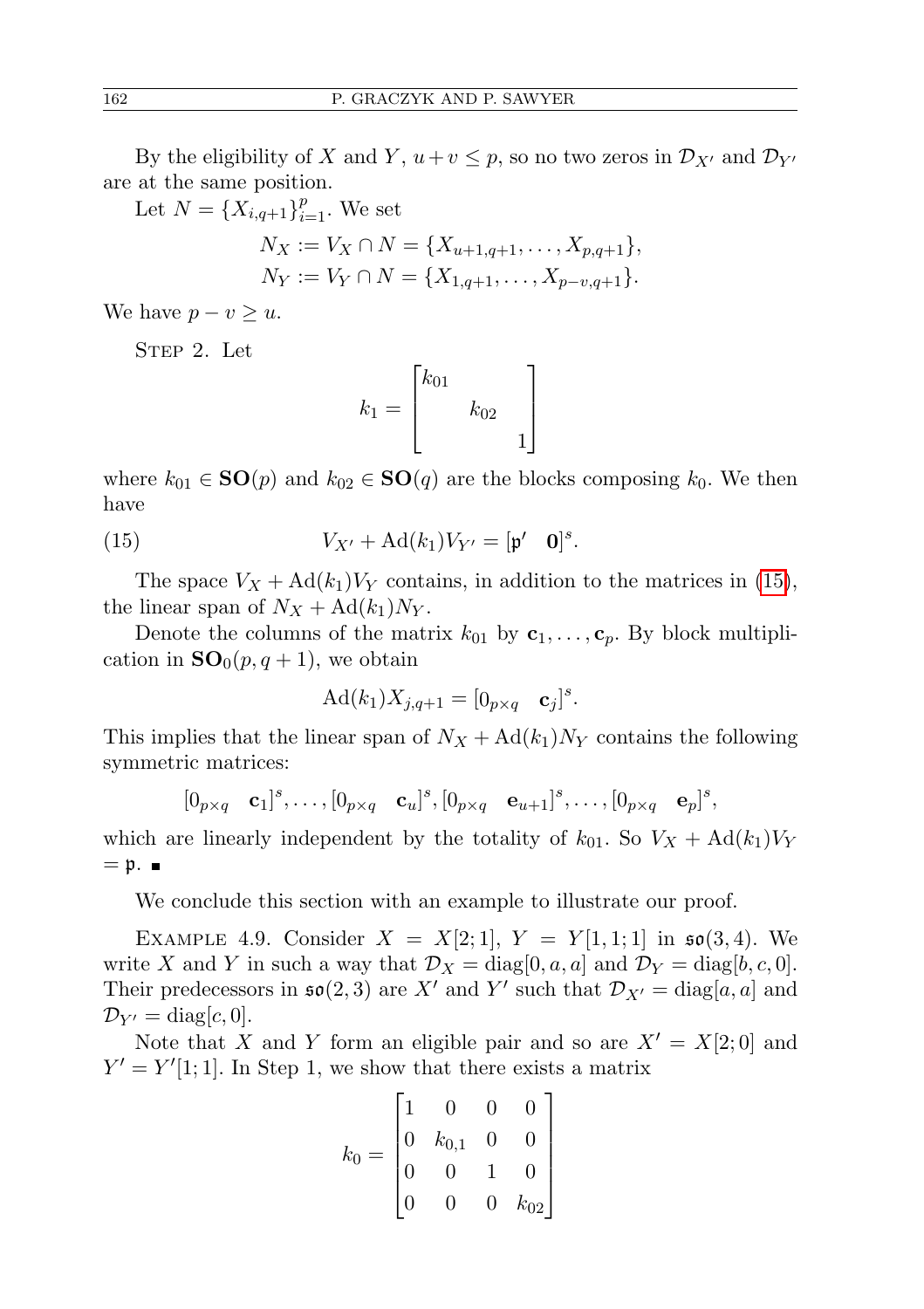with  $k_{01} \in SO(2)$  and  $k_{0,2} \in SO(3)$  such that

$$
V_{X'} + \mathrm{Ad}(k_0) V_{Y'} = \begin{bmatrix} 0 & 0 & 0 & 0 \\ 0 & * & * & * \\ 0 & * & * & * \end{bmatrix}^{s}
$$

where ∗ designates an arbitrary element. We have

$$
N_X = \{Z_{12}, Y_{12}, Z_{13}, Y_{13}\}, \quad N_Y = \{X_1, Z_{12}, Y_{12}, Z_{13}, Y_{13}\}.
$$

In Step 2, we observe that

$$
Ad(k_0)span(N_Y) = \left\{ \begin{bmatrix} 0 & a_1 & a_2 & a_3 \\ a_4 & & & \\ a_5 & & 0 & \end{bmatrix}^s : a_1, \dots a_6 \in \mathbb{R} \right\}
$$

since the matrices

$$
\left[\begin{array}{c|c} 0 & \beta_1^T \\ \hline -\alpha_1 & 0 \end{array}\right]^s, \quad \left[\begin{array}{c|c} 0 & \beta_1^T \\ \hline \alpha_1 & 0 \end{array}\right]^s, \quad \left[\begin{array}{c|c} 0 & \beta_2^T \\ \hline -\alpha_2 & 0 \end{array}\right]^s, \quad \left[\begin{array}{c|c} 0 & \beta_2^T \\ \hline \alpha_2 & 0 \end{array}\right]^s, \quad \left[\begin{array}{c|c} 0 & \beta_3^T \\ \hline 0 & 0 \end{array}\right]^s
$$

are linearly independent. Note that in this case, there are no  $\sigma_i$  and no  $\tau_i$ . Now,

$$
V_X = \text{span}\left\{ \overline{Z_{12}, Y_{12}, Z_{13}, Y_{13}} \right\} \cup V_X
$$

while

$$
V_Y = \text{span}\left\{ \overbrace{X_1, Z_{12}, Z_{13}, Z_{14}, Y_{13}}^{N_Y} \right\} \cup V_{Y'}.
$$

We can show that

$$
\mathrm{Ad}(e^{t(Z_{1,2}^+ + \theta Z_{1,2}^+)})(V_{X'}) + \mathrm{Ad}(k_0)(\mathrm{span} N_Y \cup V_{Y'}) = \begin{bmatrix} 0 & * & * & * \\ * & * & * & * \\ * & * & * & * \end{bmatrix}^s
$$

for  $t$  small enough (with  $t$  small enough, the dimension will not decrease). Now,

$$
\begin{aligned} \text{Ad}(e^{t(Z_{1,2}^+ + \theta Z_{1,2}^+)}) \overbrace{(\text{span}\{Z_{12}\} \cup V_{X'})}^{\subset V_X} + \text{Ad}(k_0) \overbrace{(\text{span} N_Y \cup V_{Y'})}^{V_Y} \\ &= \begin{bmatrix} * & * & * & * \\ * & * & * & * \\ * & * & * & * \end{bmatrix}^s = \mathfrak{p} \end{aligned}
$$

for  $t$  close to 0 since

$$
Ad(e^{t(Z_{12}^+ + \theta Z_{12}^+)}) (Z_{12}) = \cos(4t) Z_{12} + 2\sin(4t) (A_1 + A_2).
$$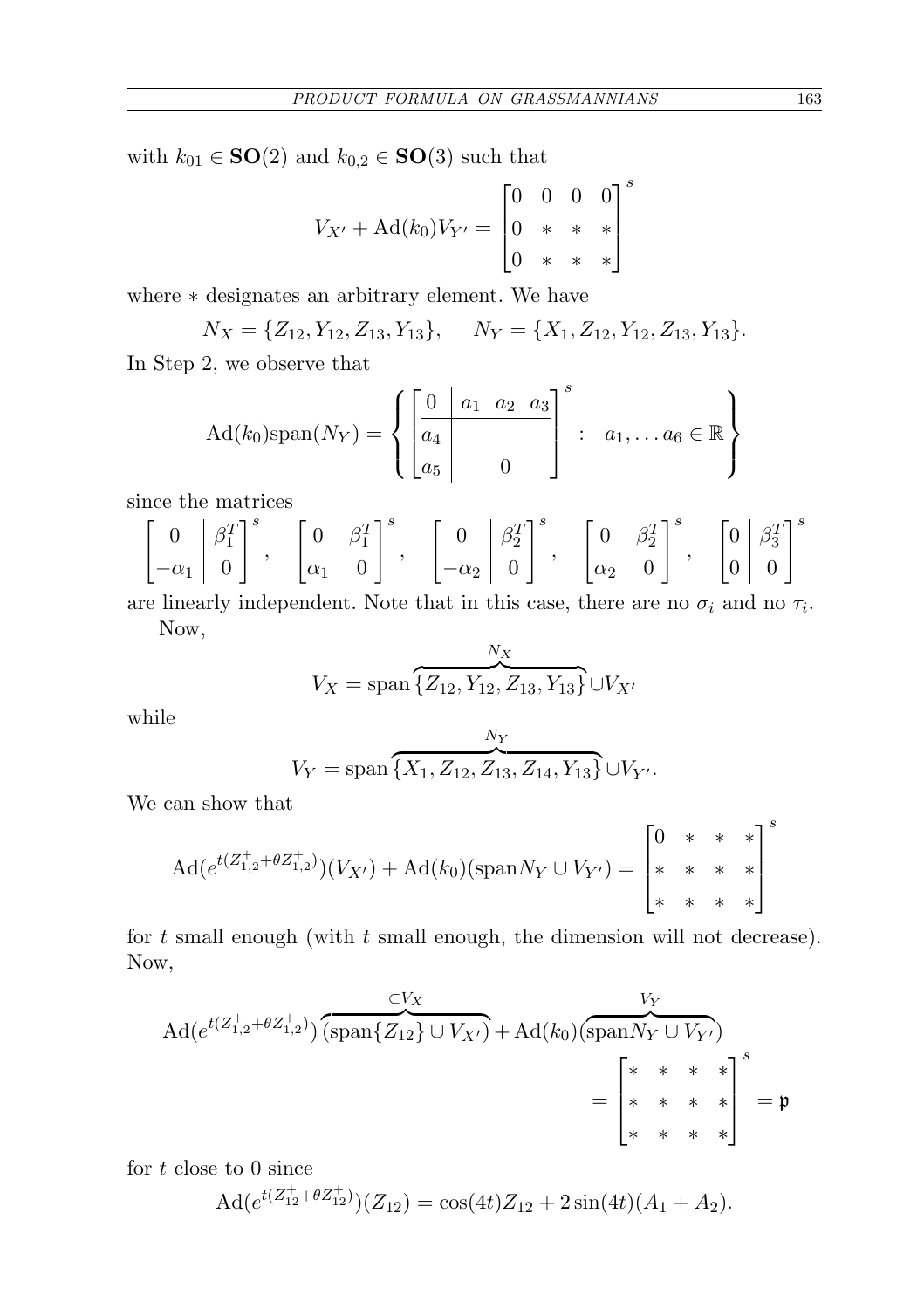Therefore,

$$
V_X + \mathrm{Ad} (e^{-t (Z^+_{1,2} + \theta Z^+_{1,2})} k_0) V_Y = \mathrm{Ad} (e^{-t (Z^+_{1,2} + \theta Z^+_{1,2})}) \mathfrak{p} = \mathfrak{p},
$$

which means that the density exists.

5. Applications. We now extend our results to the symmetric spaces of type  $BC_p$ , i.e. to the complex and quaternion cases.

Recall that  $SU(p,q)$  is the subgroup of elements  $q \in SL(p+q, \mathbb{C})$  such that  $g^*I_{p,q}g = I_{p,q}$  while  $\text{Sp}(p,q)$  is the subgroup of elements  $g \in \text{SL}(p+q, \mathbf{H})$ such that  $g^*I_{p,q}g = I_{p,q}$ . Their respective maximal compact subgroups are  $\mathbf{S}(\mathbf{U}(p) \times \mathbf{U}(q))$  and  $\mathbf{Sp}(p) \times \mathbf{Sp}(q) \equiv \mathbf{SU}(p,\mathbf{H}) \times \mathbf{SU}(q,\mathbf{H}).$ 

Their subspaces p can be described as

$$
\begin{bmatrix} 0 & B \\ B^* & 0 \end{bmatrix}
$$

where  $B$  is an arbitrary complex (respectively quaternionic) matrix of size  $p \times q$ . The Cartan subalgebra **a** is chosen in the same way as for  $\mathfrak{so}(p,q)$ .

<span id="page-19-0"></span>COROLLARY 5.1. Consider the symmetric spaces  $\mathbf{SO}_0(p,q)/\mathbf{SO}(p) \times$  $\mathbf{SO}(q)$ ,  $\mathbf{SU}(p,q)/\mathbf{S}(\mathbf{U}(p)\times\mathbf{U}(q))$  and  $\mathbf{Sp}(p,q)/\mathbf{Sp}(p)\times\mathbf{Sp}(q)$ ,  $q>p$ . Let  $X, Y \in \mathfrak{a}$ . Then the measure  $\delta_{e^X}^{\natural} \star \delta_{e^Y}^{\natural}$  is absolutely continuous if and only if  $X$  and  $Y$  are eligible, as defined in Definition [2.3](#page-5-0).

*Proof.* Let  $X, Y \in \mathfrak{a}$ . If they are eligible then since

$$
a(e^X(\mathbf{SO}(p)\times \mathbf{SO}(q))e^Y) \subset a(e^X \mathbf{S}(\mathbf{U}(p)\times \mathbf{U}(q))e^Y) \subset a(e^X(\mathbf{Sp}(p)\times \mathbf{Sp}(q))e^Y),
$$

it follows from Theorem [4.8](#page-9-0) that these sets have nonempty interior. Hence the density exists in all three cases.

On the other hand, given Lemma [3.1,](#page-5-1) one can reproduce Proposition [3.2](#page-6-0) using  $\mathbf{F} = \mathbf{C}$  and  $\mathbf{F} = \mathbf{H}$  to show that the eligibility condition is necessary in the complex and quaternionic cases.

We will conclude this paper with two further applications.

PROPOSITION 5.2. Let  $X, Y \in \mathfrak{a}$  be such that  $(\delta_{e^X}^{\natural})^{*2}$  and  $(\delta_{e^X}^{\natural})^{*2}$  $(e^{\mathfrak{p}})^{*2}$  are absolutely continuous. Then  $\delta_{eX}^{\natural} * \delta_{eX}^{\natural}$  $e^q$  is absolutely continuous.

*Proof.* Let  $X = X[\mathbf{s}; u]$  and  $Y = Y[\mathbf{t}; v]$ . We know that the couple  $(X, X)$ is eligible; therefore

$$
2\max\{\mathbf{s}, 2u\} \le 2p.
$$

In the same manner,  $\max\{\mathbf{t}, 2v\} \leq p$ . Hence,

$$
\max\{\mathbf{s}, 2u\} + \max\{\mathbf{t}, 2v\} \le p + p = 2p
$$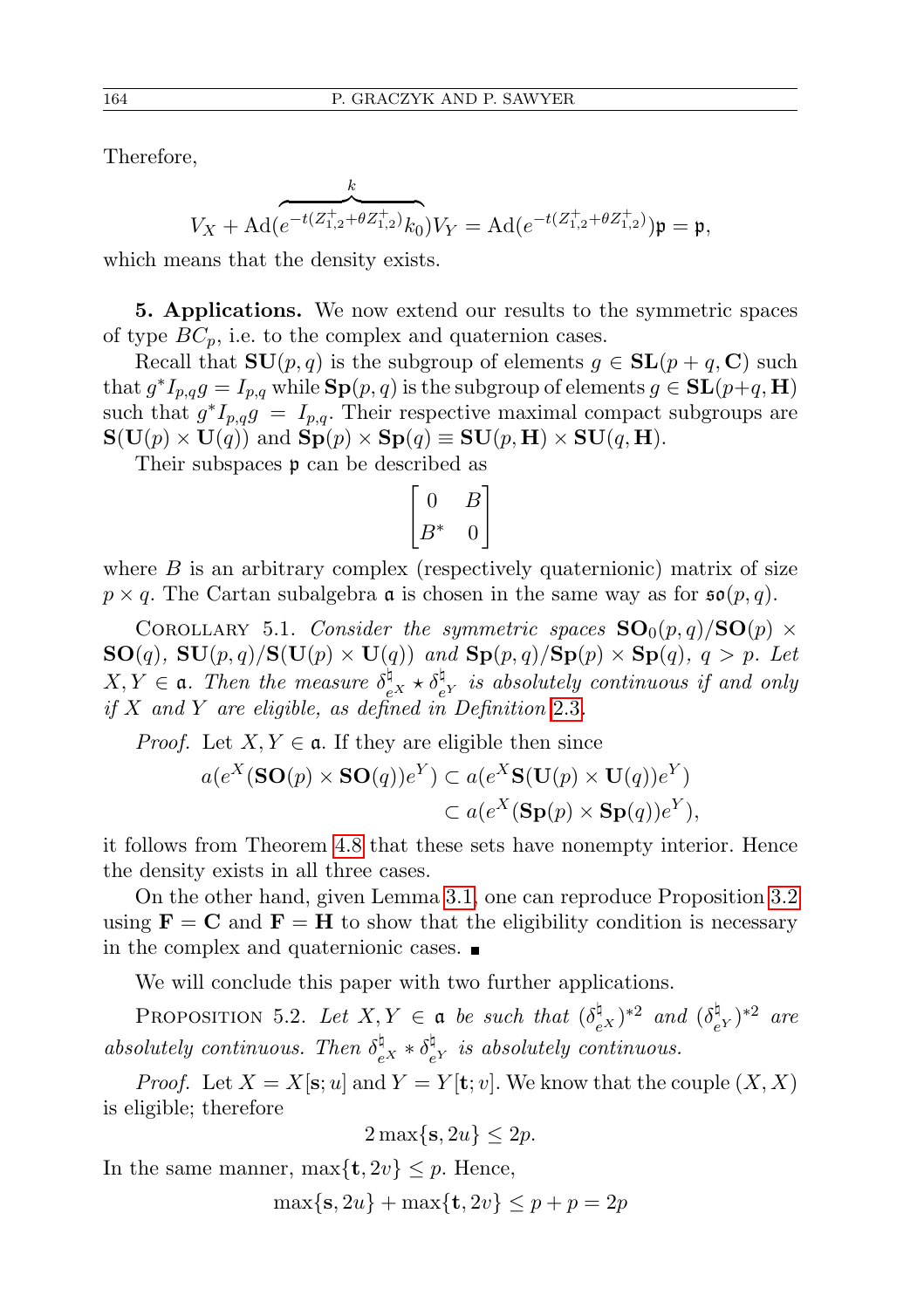which means that X and Y are eligible. Consequently,  $\delta_{eX}^{\natural} * \delta_{eX}^{\natural}$  $e^{\mu}$  is absolutely continuous.

If  $X \in \mathfrak{a}$  and  $X \neq 0$ , it is important to know for which convolution powers *l* the measure  $(\delta_{eX}^{\sharp})^l$  is absolutely continuous. This problem is equivalent to the study of the absolute continuity of convolution powers of uniform orbital measures  $\delta_g^{\natural} = m_K * \delta_g * m_K$  for  $g \notin K$ .

It was proved in [\[6,](#page-22-10) Corollary 7] that it is always the case for  $l \geq r+1$ , where r is the rank of the symmetric space  $G/K$ . It was also conjectured ([\[6,](#page-22-10) Conjecture 10) that  $r+1$  is optimal for this property, which was effectively proved for symmetric spaces of type  $A_n([6, \text{Corollary 18}]).$  $A_n([6, \text{Corollary 18}]).$  $A_n([6, \text{Corollary 18}]).$  In the following theorem, the conjecture is shown not to hold on symmetric spaces of type  $B_p$ , where  $r = p$ . Thanks to the rich structure of the root system  $B_p$ , already all pth powers of orbital measures are absolutely continuous and  $p$  is optimal for this property.

<span id="page-20-0"></span>THEOREM 5.3. Consider the symmetric spaces  $SO_0(p,q)/SO(p) \times$  $\mathbf{SO}(q)$ ,  $\mathbf{SU}(p,q)/\mathbf{S}(\mathbf{U}(p)\times\mathbf{U}(q))$  and  $\mathbf{Sp}(p,q)/\mathbf{Sp}(p)\times\mathbf{Sp}(q)$ ,  $q>p$ .

Then, for every nonzero  $X \in \mathfrak{a}$ , the measure  $(\delta_e^{\natural} x)^p$  is absolutely continuous. Moreover, p is the smallest value for which this is true: if  $\overline{X}$  has the configuration [1;  $p-1$ ] then the measure  $(\delta_e^{\dagger}_{\epsilon} \epsilon)^{p-1}$  is singular.

*Proof.* We will write  $S_X^l$  for the set  $a(e^X K e^X \dots K e^X)$  where the factor  $e^X$  appears l times. Note that  $(\delta_{e^X}^{\natural})^l$  is absolutely continuous if and only if  $S_X^l$  has nonempty interior.

We prove first that for  $l < p$ , the measure  $(\delta_e^{\dagger} \xi)^l$  may not be absolutely continuous. Let  $X = X[1; p-1]$ . Using Lemma [3.1](#page-5-1) repeatedly, as in the proof of Proposition [3.2,](#page-6-0) we show that for  $l < p$ , there are at least  $p - l$  diagonal entries of  $\mathcal{D}_H$  which are equal to 0 for every  $H \in S_X^l$ . Consequently,  $S_X^l$  has empty interior and  $(\delta_{e^X}^{\natural})^l$  is not absolutely continuous when  $l \leq p-1$ .

We will now show that  $(\delta_{e^X}^{\sharp})^p$  has a density for every  $X \neq 0$ .

If  $X = X[\mathbf{s}; 0]$  then the measure  $(\delta_{e^X}^{\dagger})^2$  is already absolutely continuous (the couple  $(X, X)$  is eligible). Suppose then that  $X = X[\mathbf{s}; u] \in \overline{\mathfrak{a}^+}, u > 0$ .

We remark that if  $H \in S_X^l$  then  $a(e^X K e^H) \subset S_X^{l+1}$ . Indeed, we have  $e^X k_1 e^X \dots k_{l-1} e^X = k_a e^H k_b$  and therefore  $a(e^X K e^H) = a(e^X K k_a e^H k_b)$  $= a(e^X K e^X k_1 \dots k_{l-1} e^X) \subset S_X^{l+1}.$ 

We claim that there exists  $H \in S_X^{p-1}$  such that  $H = H[1^{p-1}; 1]$  or  $H \in \mathfrak{a}^+$ . We prove the claim using induction on p. If  $p = 2$  then  $S_X^{p-1} = \{X\}$  and the result follows (in that case, u cannot be higher than 1 for  $X \neq 0$ ).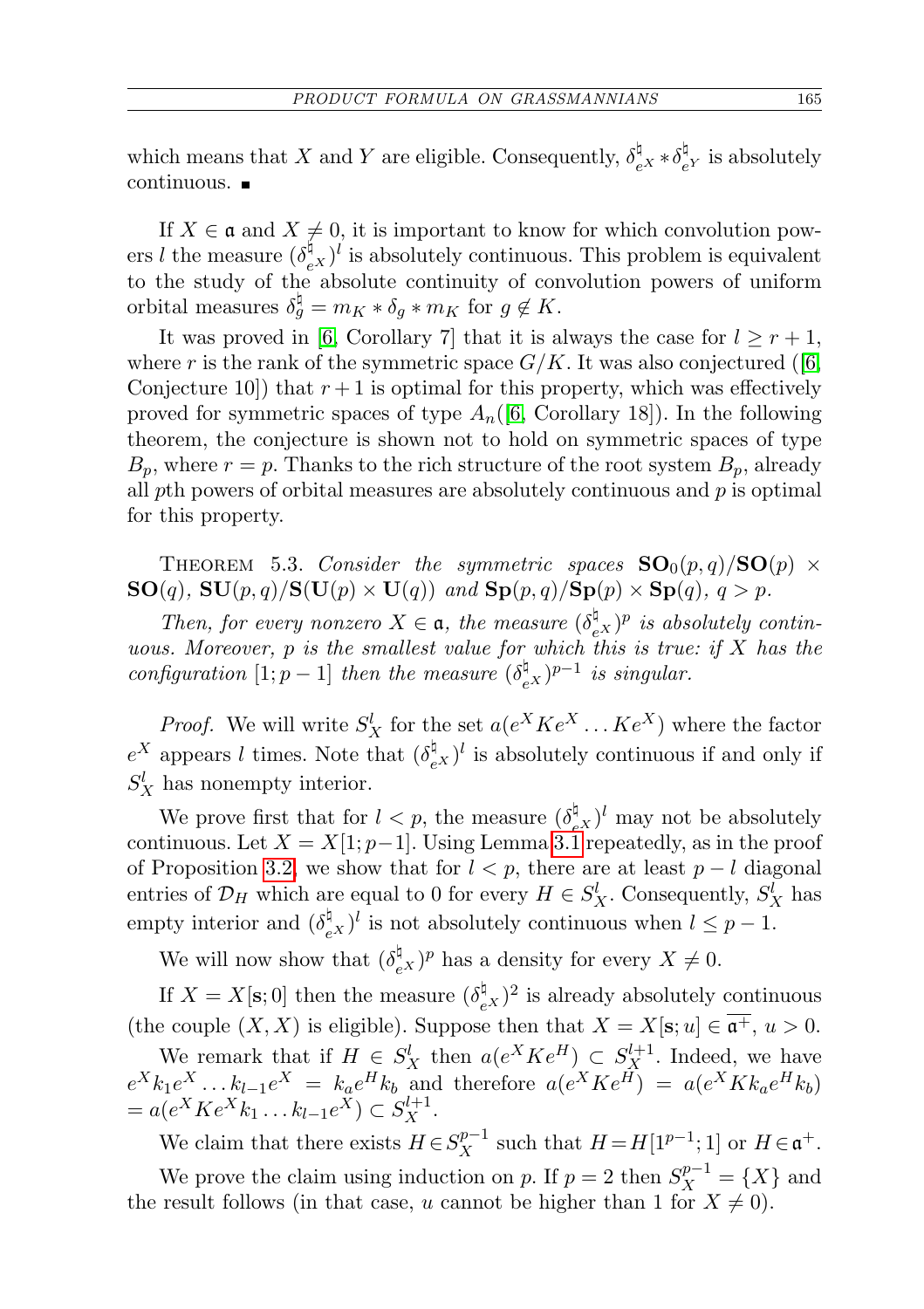Suppose that the claim is true for  $p - 1 \geq 2$ . Let

$$
K_0 = \begin{bmatrix} \mathbf{SO}(p-1) & 0 & 0 & 0 \\ 0 & 1 & 0 & 0 \\ 0 & 0 & \mathbf{SO}(q-1) & 0 \\ 0 & 0 & 0 & 1 \end{bmatrix}
$$

.

Consider the set  $B = a(e^X K_0 e^X \dots e^X)$  with  $p-1$  factors  $e^X$ . By the induction hypothesis, there exists  $H_0 \in B$  with  $H_0 = H_0[1^{p-2};2]$  or  $H_0 =$  $H_0[1^{p-1};1]$ . In the second case, we are done.

If  $H_0 = H_0[1^{p-2}; 2] \in B$ , we can assume that the diagonal entries which are 0 in  $\mathcal{D}_X$  and in  $H_0$  are at the end. We note that X and  $H_0$  considered without their last entries are eligible in  $SO_0(p-1, q-1)$ , their configurations being  $[s; u - 1]$  and  $[1^{p-2}; 1]$  respectively. Hence  $a(e^X K_0 e^{H_0})$  has nonempty interior in the subspace  $\overline{\mathfrak{a}^+} \cap \{H_p = 0\}$ . Therefore, there exists  $H \in a(e^X K_0 e^{H_0}) \subset S_X^{p-1}$  with  $H = H[1^{p-1}; 1]$ , which proves the claim.

To conclude, we take  $H \in S_X^{p-1}$  with  $H \in \mathfrak{a}^+$  or  $H = H[1^{p-1}; 1]$ . In both cases, X and H are eligible, so by Corollary [5.1](#page-19-0) the set  $a(e^X K e^H)$  has nonempty interior. As  $a(e^X \overline{K} e^H) \subset S_X^p$ , this ends the proof.

6. Conclusion. With this paper and with [\[5\]](#page-22-8), we have now obtained sharp criteria on singular X and Y for the existence of the density of  $\delta_{e^X}^{\natural} \star \delta_{e^Y}^{\natural}$  for the root systems of types  $A_n$ ,  $B_p$  and  $BC_p$ . Thanks to [\[6\]](#page-22-10) and Theorem [5.3](#page-20-0) of the present paper, sharp criteria are now given for the lth convolution powers  $(\delta_{e^X}^{\natural})^l$  to be absolutely continuous for any  $X \neq 0, X \in \mathfrak{a}$ .

Although there is considerable similarity between the criteria for both types of spaces, a characterization of eligibility that would be applicable for all Riemannian symmetric spaces of noncompact type has yet to emerge. The solution of the second problem in Theorem [5.3](#page-20-0) seems to indicate that the answer may depend on the type of the symmetric space.

Acknowledgments. Research supported by l'Agence Nationale de la Recherche ANR-09-BLAN-0084-01.

## REFERENCES

- <span id="page-21-0"></span>[1] J.-P. Anker, Le noyau de la chaleur sur les espaces symétriques  $\mathbf{U}(p,q)/\mathbf{U}(p)\times\mathbf{U}(q)$ , in: Lecture Notes in Math. 1359, Springer, 1988, 60–82.
- <span id="page-21-1"></span>[2] M. Flensted-Jensen and T. Koornwinder, The convolution structure for Jacobi expansions, Ark. Mat. 10 (1973), 245–262.
- <span id="page-21-2"></span>[\[3\]](http://dx.doi.org/10.2140/pjm.2002.204.377) P. Graczyk and P. Sawyer, The product formula for the spherical functions on symmetric spaces in the complex case, Pacific J. Math. 204 (2002), 377–393.